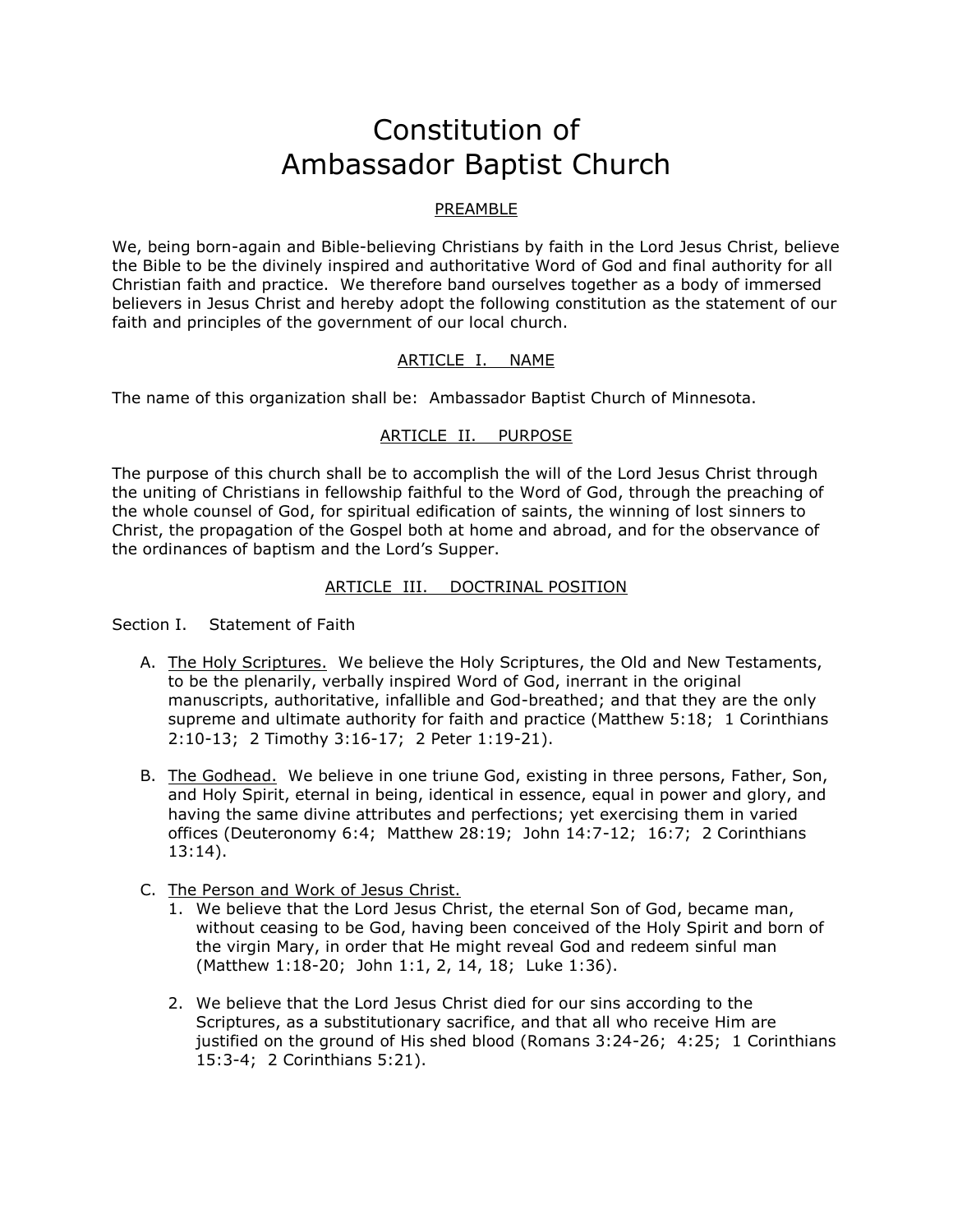- 3. We believe in the resurrection of the crucified body of our Lord Jesus Christ and that our redemption and salvation is guaranteed to us by his literal, physical resurrection from the dead; in His bodily ascension into heaven; and in His present life there for us as High Priest and Intercessor (Matthew 28:5-6; 1 Corinthians 15:12-19; Acts 1:9; Hebrews 4:15-16; 7:23-25; 9:24; 1 John  $2:1-2$ ).
- D. The Personality of the Holy Spirit. We believe that the Holy Spirit is a Divine Person, equal with the Father and the Son and of the same substance and nature; that He convicts the world of sin, righteousness and judgment; bears witness to the truth; is the agent of the new birth; and that He seals, endues, guides, teaches, witnesses to, sanctifies, and helps the believer; that He baptizes them into the Body of Christ, indwells them permanently, seals them unto the day of redemption, bestows spiritual gifts upon each one, and fills for service those yielded to Him. We believe that certain of the spiritual gifts of the Holy Spirit to the Church such as apostleship, prophecy, tongues and their interpretation, and healing were temporary, were needed only in the infancy of the church and are not to be expected today. We believe that the Holy Spirit testifies concerning Jesus Christ and never leads any person, at any time, contrary to the teaching of the Bible (John 3:8; 14:16; 15:26- 27; 16:7-15; Acts 5:1-4; 1 Corinthians 12:4-13; 13:8-11; Ephesians 4:30; 5:18; 2 Thessalonians 2:7).
- E. The Depravity of Man. We believe that man was created in the image and likeness of God, but that in Adam's voluntary sin the race fell and thereby incurred not only physical death but also spiritual death, which is separation from God; and that all mankind have inherited a sinful nature, became willful sinners with the first expression of personal choice, are unable to regain their former position, and are without excuse before God (Genesis 1:26; 3:1-24; Romans 1:20; 3:23; 5:12; Ephesians 2:1-6, 12).
- F. Salvation and Regeneration.
	- 1. We believe that salvation is a gift of God, not earned by any good works whatsoever, brought to men by grace and received by repentance and personal faith in the Lord Jesus Christ, whose blood was shed on Calvary for the forgiveness of sins. All those who receive Jesus Christ as Lord and Savior are regenerated and become sons of God (Ephesians 1:7; 2:8-9; John 1:2; 3:5-7).
	- 2. We believe that the Scriptures teach that regeneration, or the new birth, is that change in the soul by the Holy Spirit, by which a new nature and spiritual life, not before possessed, are imparted, and the person becomes a new creation in Christ Jesus by repentance of sin and personal faith; and without it salvation is impossible (John 3:3-6; 2 Corinthians 5:17; 1 Peter 1:23; Titus 3:5).
- G. Eternal Security of the Believer. We believe that the salvation of every believer is secure for all eternity from the moment of regeneration. This security is guaranteed to each believer by the fact that the life received is eternal life, by the keeping power of God, by the sealing ministry of the Holy Spirit, and by the interceding ministry of Christ (John 5:24; 10:27-30; Romans 8:1, 29-30, 38-39; Ephesians 4:30; Hebrews 7:25).
- H. Sanctification.
	- 1. We believe that immediate, positional sanctification is that act of God whereby believers are, at the time of regeneration, eternally set apart as belonging to Him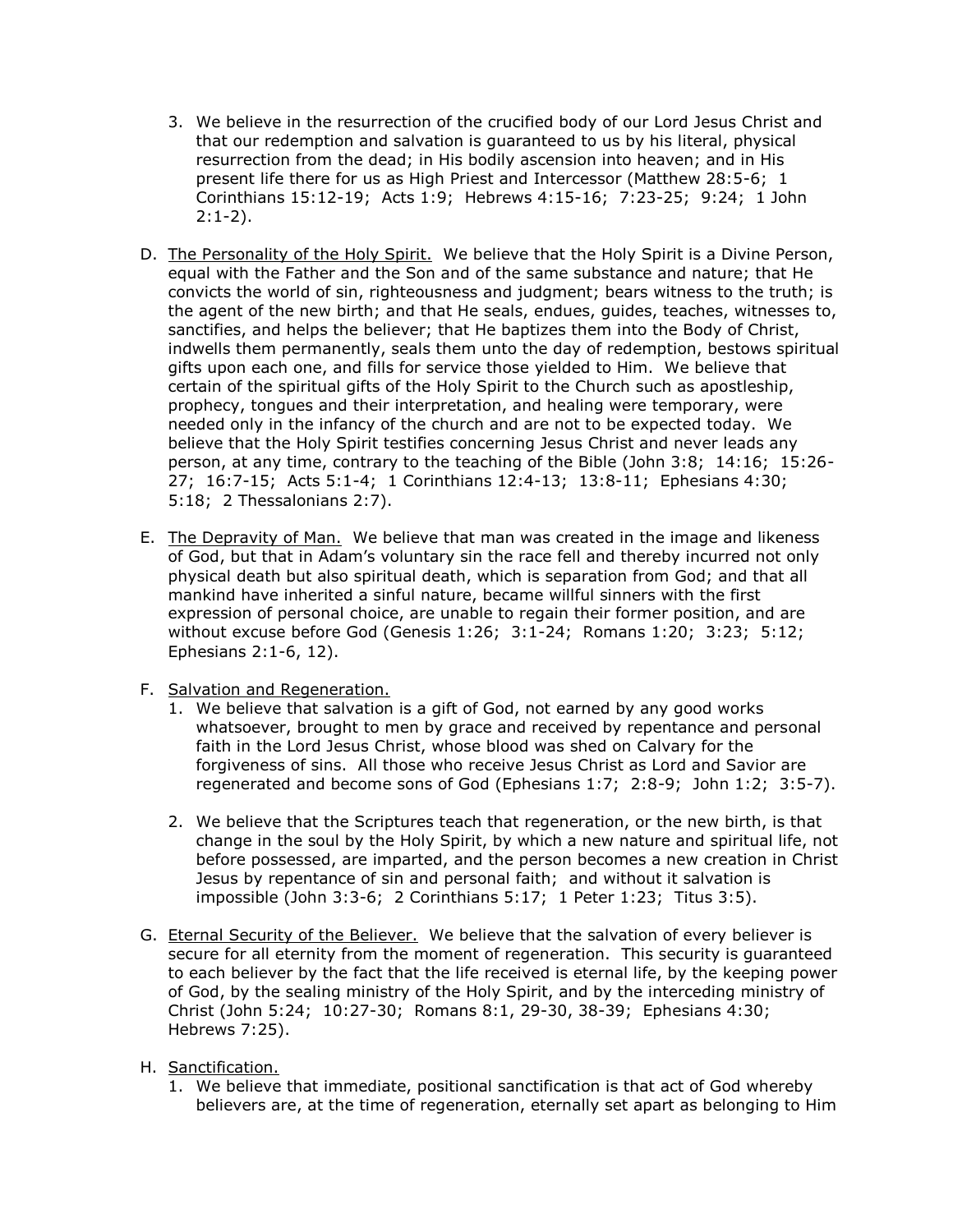by redemption, thereby being placed in the family of God as children, joint heirs with Jesus Christ (1 John 3:1; Romans 8:14-17; 1 Cor. 1:2; Hebrews 10:10- 14).

- 2. We believe that progressive sanctification is the process by which, according to God's will we are made partakers of His holiness; that it is begun in regeneration; that it progresses if the believer is yielded to the Holy Spirit's control; that it is carried on in the hearts of believers by the presence and power of the Holy Spirit through the Word of God, self-examination, watchfulness and prayer (1 Thessalonians 4:3; 5:23; Proverbs 4:18; 1 John 2:29; Philippians 2:12-13; Ephesians 6:18; John 17:17).
- 3. We believe that ultimate sanctification will be the portion of every believer when finally in the presence of the Lord, complete and entire, with soul and spirit united in the resurrected body free from every trace or effect of sin and rebellion (1 John 3:2; 1 Corinthians 5:52-54; Ephesians 4:30; 5:27; Philippians 4:20- 21).
- I. Separation. We believe in the Biblical doctrine of separation which encompasses three things: (1) the separation of the local church from all affiliation and fellowship with those who deny the verities of the "faith once delivered unto the saints;" (2) the separation of the individual believer from all worldly practices that may dishonor the Savior; and (3) the separation of church and state (2 Timothy 3:1-5; Romans 12:1-2; 14:13; 1 John 2:15-17; 2 John 9-11; 2 Corinthians 6:11-7:1).
- J. Holy Matrimony.
	- 1. We believe that the Creator designed and defined Holy Matrimony from the beginning to be the marvelous knitting of two lives, one man and one woman (birth genders). Holy Matrimony is a sacred covenant pledged in the presence of Almighty God and human witnesses, with the commitment until "death do us part". This exclusive covenantal union depicts the beauty and permanence of Christ's spiritual union with His bride, the Church (Genesis 1:27-28; 2:20-24; Ephesians 5:3; 21-33).
	- 2. We believe that human society possesses no authority to pervert God's perfect design for Holy Matrimony (Genesis 19:1-7; Matthew 19:4-6; Romans 1:18-32; Hebrews 13:4; Jude 7).
	- 3. We believe that God designed Holy Matrimony to be the only legitimate environment for sexual intimacy. All sexual activity in any other context, including the scourge of pornography, is strictly forbidden by God, and actually wars against the soul ( Matthew 15:19,20; 1 Corinthians 6:9,10; 7:1-5; 1 Thessalonians 4:3-5; 2 Timothy 2:22; Hebrews 13:4; 1 Peter 2:11).
	- 4. We believe that God, in wisdom and love, wonderfully and immutably creates each person as male or female. These two distinct, complementary genders together reflect the image and nature of God. Rejection of one's biological sex is a rejection of the image of God within that person (Genesis 1:27-28; Deuteronomy 22:5; 1 Corinthians 7:17,20,24; 1 Corinthians 12:18, 25-26).
	- 5. Yet we believe that God longs to redeem and restore everyone who confesses and forsakes sin, claiming His mercy and forgiveness through Jesus Christ. This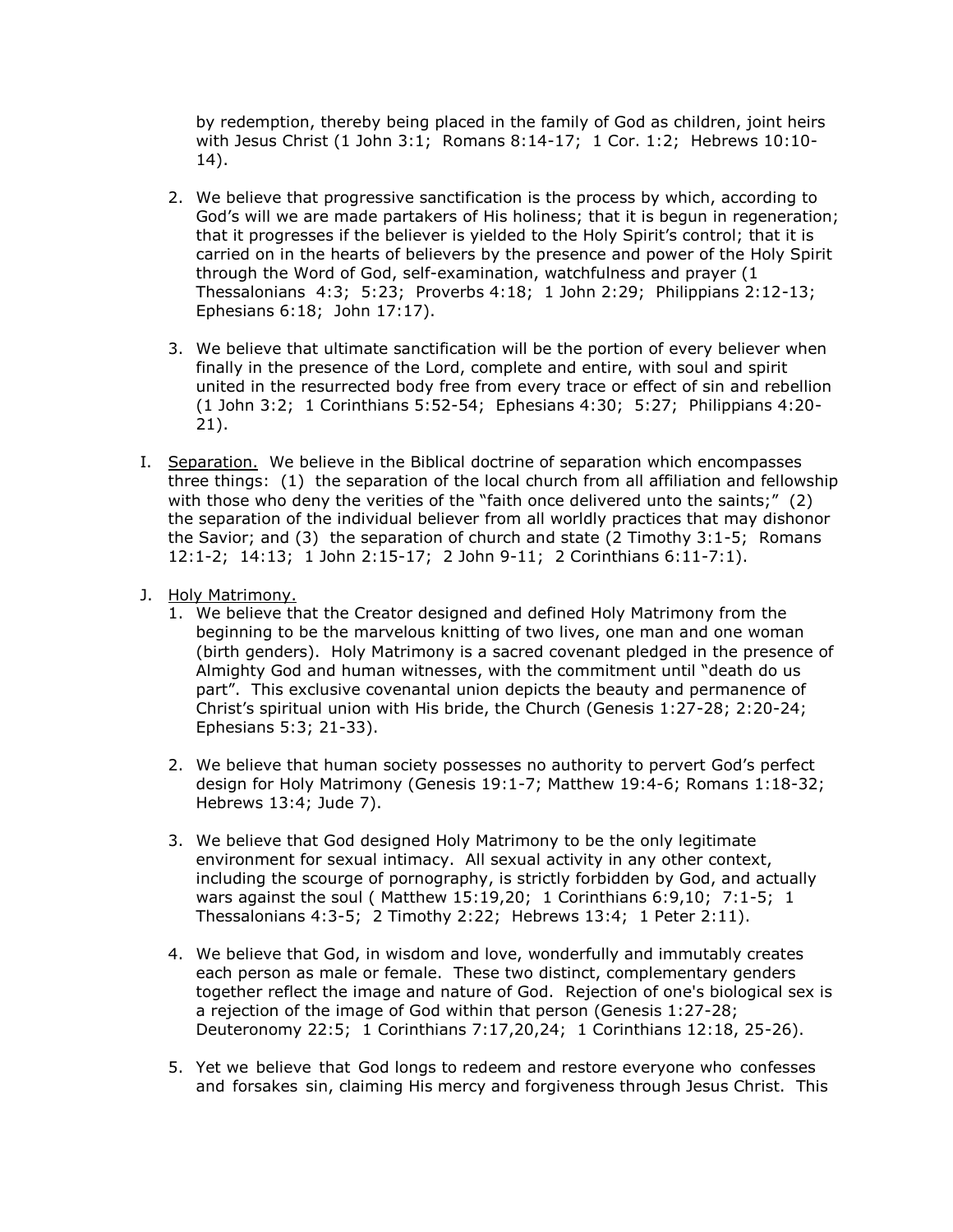offer pulses through us as we seek to position ourselves with Jesus, who was known as a friend of sinners (Luke 7:34; 1 Corinthians 6:9-20).

- 6. Because God has ordained Holy Matrimony and defined it as the covenant relationship between a man, a woman, and Himself, Ambassador Baptist Church will only recognize Holy Matrimony between a biological man and a biological woman.
- K. Sanctity of Life. We believe that children are a blessing from the Lord and bear the image of God, even while in the womb. Physical life is God's sovereign gift; this makes all human life sacred and we are morally bound to protect it from the moment of conception until natural death. Deliberate killing of the unborn, the sick, the disabled or the elderly is forbidden by the Giver of life (Genesis 1:27; Genesis 9:6; Psalm 139:13-18; Proverbs 31:8-9; Jeremiah 1:5).
- L. The Eternal State. We believe that the souls of those who have trusted in the Lord Jesus Christ for salvation do at death immediately pass into His presence and there remain in conscious bliss until the resurrection of the body at His coming when soul and body reunited shall be associated with Him forever in glory; but, that the souls of unbelievers remain after death in constant conscious misery in hell until the final judgment of the Great White Throne at the close of the millennium, when soul and body reunited shall be cast into the lake of fire from the presence of the Lord and from the glory of His power (Luke 16:19-26; 23:43; 2 Corinthians 5:8; Philippians 1:23; 1 Thessalonians 4:13-18; 2 Thessalonians 1:7-9; Revelation 20:11-15; 14:9- 14).
- M. The Church. We believe in the church  $-$  a living, spiritual body of which Christ is the Head (Matthew 16:16-18; 1 Corinthians 12:12-13; Galatians 3:27; Ephesians 1:22- 23; 5:25-27).

We believe that each Bible-centered local church is a visible expression of the Body of Christ and is a congregation of believers in Jesus Christ, immersed upon a credible confession of faith, and associated together by covenant for worship, evangelism, observance of the ordinances, fellowship, service, teaching, and prayer. We believe that the local church is the center of God's program for this age, and that every Christian is bound by Scripture to give it his or her unhindered cooperation (Acts 2:41-47; 14:27; 20:17; 1 Timothy 3:1-16; Titus 1:5-11; 1 Corinthians 3:10-17; 5:1-5; 11:2).

- N. The Church's Ordinances. We believe that the Lord Jesus instituted two ordinances, baptism and the Lord's Supper, to be observed by all believers until His return.
	- 1. We believe that baptism is the immersion in water of a believer in Christ into the name of the Father, Son and Holy Spirit to show forth by solemn and beautiful symbolism, the believer's identification with Christ in His death, burial and resurrection, and that it is a Scriptural prerequisite to church membership (Matthew 28:19; Acts 8:36; Romans 6:3-5; 1 Peter 3:21; Acts 2:38-41).
	- 2. We believe that the Lord's Supper is partaking of bread and the fruit of the vine, symbols of Christ's body and blood, commemorating His suffering and death for us and our continual benefit therefrom; that participation should be limited to those professing a saving faith in Jesus Christ, and that participation should be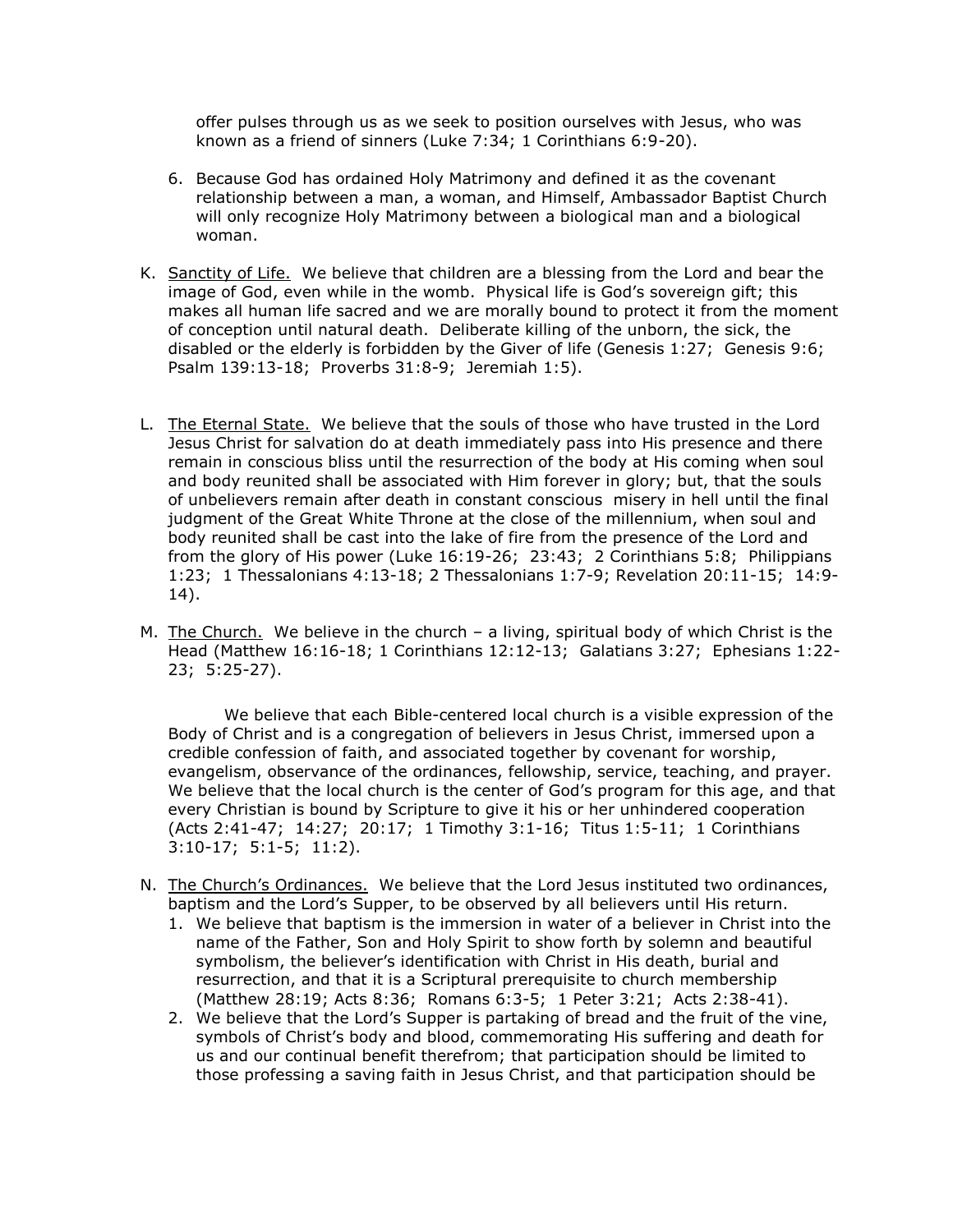preceded by careful self-examination (1 Corinthians 11:23-32; 5:1-5; Matthew. 18:15-17).

- O. The Great Commission. We believe that Jesus Christ has commissioned the church to take the Gospel to the world, which includes evangelism, baptism, Bible teaching and the establishment of local churches at home and abroad (Matthew 28:19-20; Acts 1:8).
- P. The Responsibility of Believers. We believe that it is the responsibility of all believers to witness by life and by word to the truths of the Holy Scriptures and to assume responsibility for propagation of the Gospel to all the world (Matthew 28:19- 20; Acts 1:8).

We believe that all believers should seek to walk by the Spirit, not bringing reproach upon their Lord and Savior, exercising Christian liberty regulated by love, separated from worldly pleasures and practices, and separated from organizational association with apostate groups (Romans 12:1,2; Galatians 6:16; 1 Corinthians 8:1-13; 2 Corinthians 6:14-17).

We believe that it is the responsibility of all believers to remember the work of the local church and its extension ministries in prayer, to support it with their tithes and offerings as the Lord prospers them, to participate in all the regular services of the church as the Lord enables, and to voluntarily submit to the watchcare and discipline of the local church (1 Corinthians 16:2; Hebrews 10:19-25; 13:17-18).

- Q. Satan. We believe in the personality of Satan and that he is the originator of sin in the universe. We believe that he is the god of this age and is the head of all powers of darkness and sin. We further believe that his eternal destination is the lake of eternal fire (Isaiah 14:12-15; 2 Corinthians 4:4; Ephesians 2:2; 1 Peter 5:8; Revelation 20:10).
- R. Creation. We believe that God created the heavens and the earth, including all life, "Each after its own kind" directly, and not by any process of evolution, and that the days of creation in Genesis chapter 1 were solar, that is, twenty-four hour days (Genesis 1 and 2; Colossians 1:16-17; John 1:3; Exodus 20:9,11; 31:17).
- S. Future Events. We believe the Scriptures teach that at death the spirit and soul of the believer pass instantly into the presence of Christ and remain in conscious joy until the resurrection of the body when Christ comes for His own; the blessed hope of the believer is the imminent, personal, pretribulational, premillenial appearance of Christ to rapture the church, His bride.

His righteous judgments will then be poured out on an unbelieving world during the Tribulation (the seventieth week of Daniel), the last half of which is the Great Tribulation, the climax of this fearful era will be the physical return of Jesus Christ to the earth in great glory to introduce the Millennial kingdom.

Israel will be saved and restored as a nation; Satan will be bound and the curse will be lifted from the physical creation; following the Millennium, the Great White Throne judgment will occur, at which time the bodies and souls of the wicked shall be reunited and cast into the lake of fire (2 Corinthians 5:8; 1 Corinthians 15:51-57; Titus 2:13; 1 Thessalonians 1:10; 4:14-17; 5:9; Matthew 24:21; Revelation 19:11-16; 20:2-3, 11-15; Romans 11:26-27).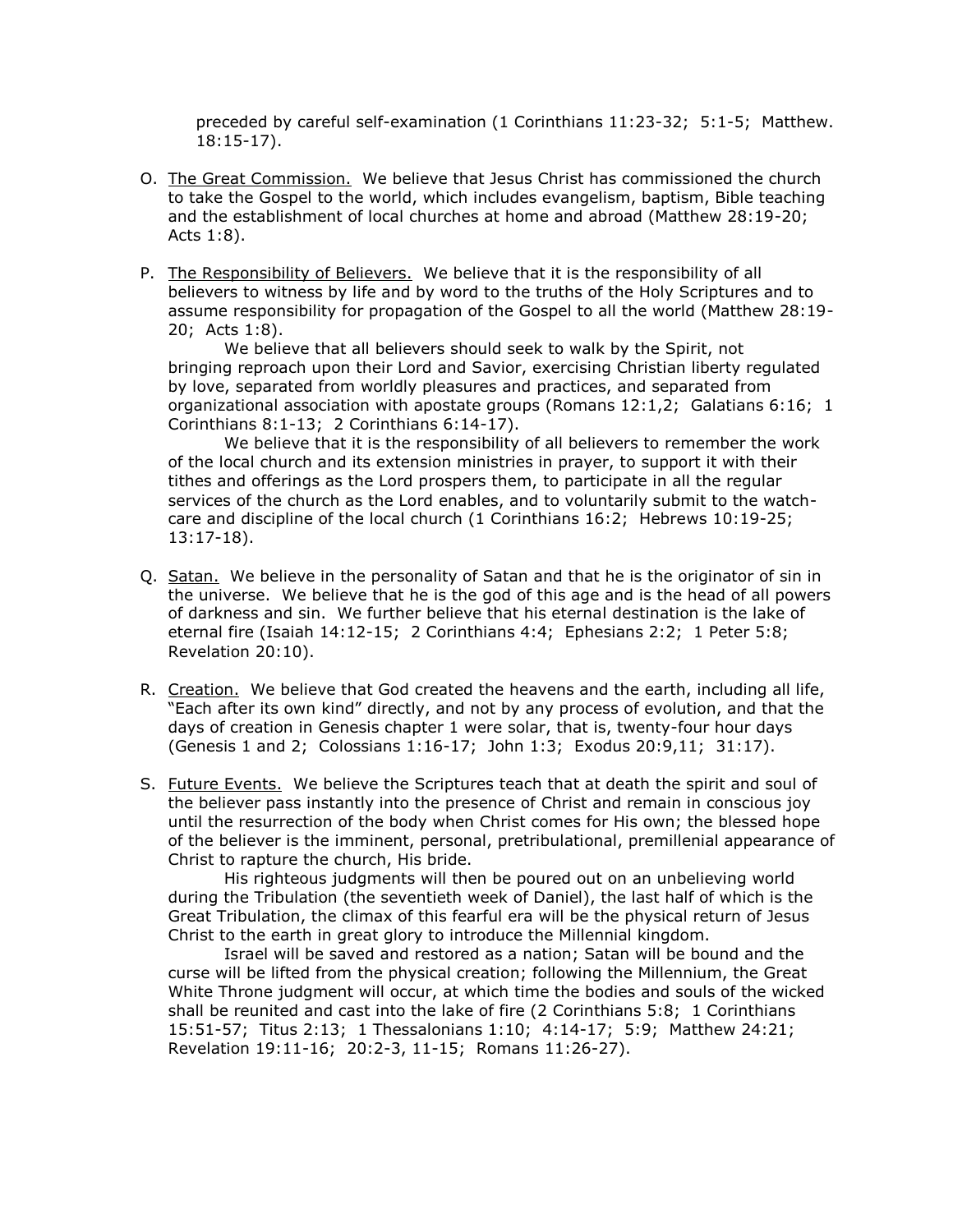#### Section II. Doctrinal Agreement

- A. The Pastor(s), paid employees, and all elected or appointed church officers shall abide by, conduct themselves in accordance with, and sign a statement indicating full agreement with the Statement of Faith of the church without mental reservation.
- B. Should an individual included in Section II-A above, change his or her doctrinal position and become or act in disagreement with the Statement of Faith, that individual shall be obligated to resign from the place of responsibility. Should it come to the attention of the Pastor and Deacons that such an individual has changed in the doctrinal position but has not resigned, it shall be the responsibility of the Pastor and the Deacons to recommend to the congregation the immediate removal of the individual from the place of responsibility and leadership.
- C. Any individual not listed in Section II-A above, serving in a volunteer capacity, should agree with and abide by and conduct themselves in accordance with ABC's Statement of Faith. Any personal commitment to a doctrinal belief which foments disunity may initiate church disciplinary action. We make available a Statement of Faith informing all who serve in any capacity of what we believe.

# ARTICLE IV. ASSOCIATIONAL AFFILIATIONS

This church is an autonomous Baptist Church under the headship of Christ and the leadership of God-given pastors. Affiliation shall be only with such organizations and associations which manifest both by statement and practice their agreement with the faith and practices set forth in this constitution. In the event that it does affiliate with an association of churches, such affiliation shall be understood to affect in no way the rights, powers, and privileges of the church, either as it relates to its property or the operation of its affairs. Withdrawal from any and all affiliations shall in no wise jeopardize its property.

## ARTICLE V. MEMBERSHIP

Section I. Admission of Members

- A. Qualifications for Membership. Persons desiring membership in this church must give oral testimony of their faith in Christ as their personal Lord and Savior. They must be or have been baptized by immersion following their conversion.
- B. Methods of Admission. Candidates for church membership may become members of this church in one of four ways:
	- 1. By immersion.\*
	- 2. By letter from another church of like faith and practice.
	- 3. By Christian experience or statement, which may include any person who does not have a letter, but who has been baptized by immersion as a believer.
	- 4. By restoration, which will include any person whose name has been dropped from the roll, and who has made satisfactory explanation to the church. Former members who have been excluded from the fellowship of this church may be restored to membership on confession of their error and giving evidence of their repentance.

\*Individuals who have been members of the church, but by their own testimony acknowledge that their former baptism preceded their salvation experience, shall be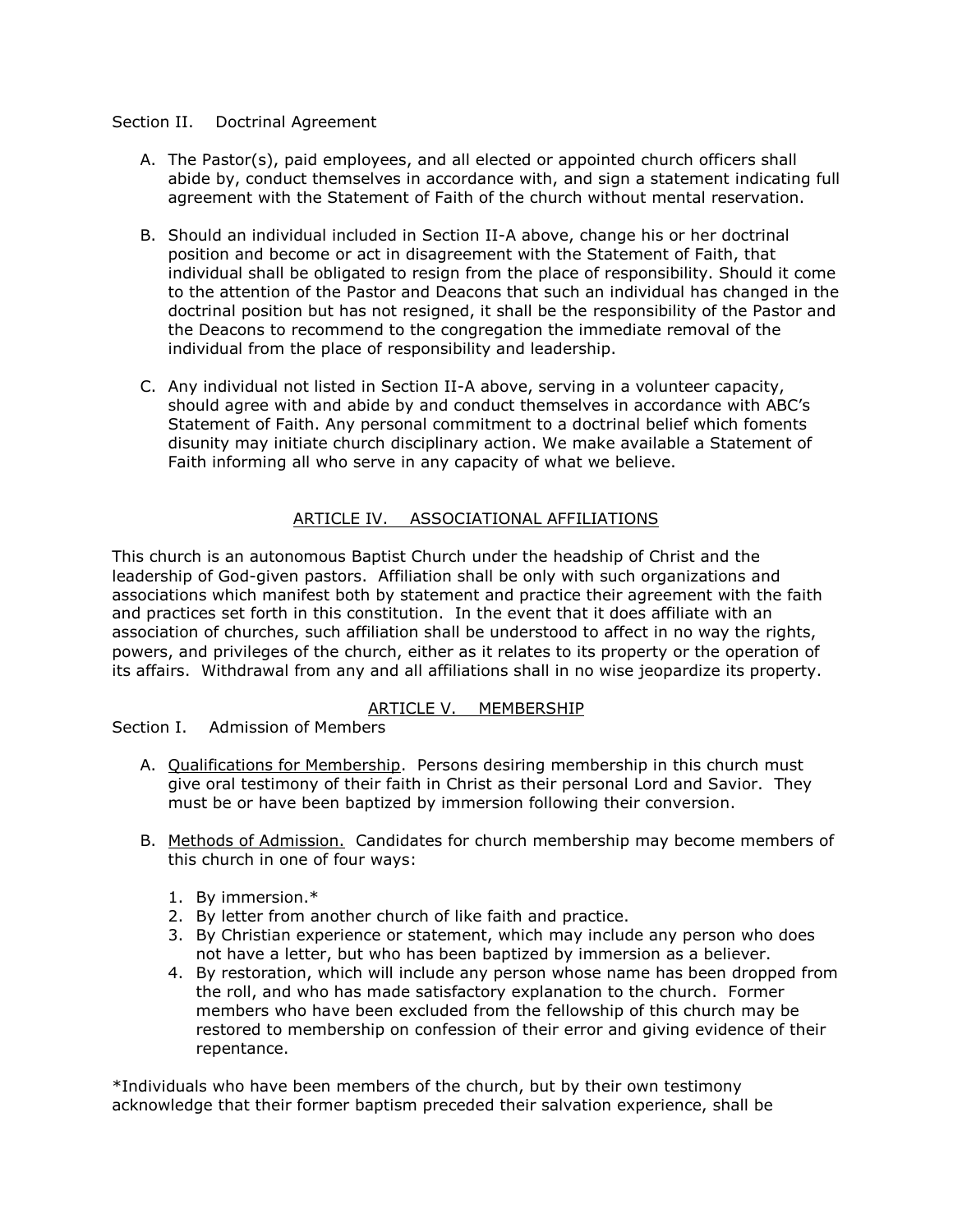instructed that their church membership shall be terminated unless they again present themselves for scriptural baptism at the first opportunity.

C. Procedure for Admission. Candidates for church membership shall notify the Pastor or Deacons of their desire to join the church. Persons interested shall attend all of the Pastor's membership classes and be given a copy of, and subscribe to the church constitution. Upon completion of said classes, they shall appear before the Pastor and Deacons to give testimony of their salvation, to indicate their willingness to abide by the Constitution and agreement with the Covenant of the church, and to answer any questions concerning their experiences and faith that the Deacons might desire to ask. Upon recommendation of the Deacons, and after the candidate has related his or her Christian testimony to the church, the candidate's name shall be submitted to the church for acceptance or rejection.

Candidates shall be received into the membership by a majority affirmative voice vote at any regular church service. At the request of any member, the church shall vote on the admission of each candidate separately.

Any member voicing a dissenting vote shall appear immediately before the Pastor and Deacons and give spiritual reasons supporting such dissention, upon which the Pastor and Deacons shall rule valid or invalid and so report back to the service. If the dissention is ruled invalid, a re-vote shall be taken. If the dissention is ruled valid, the application shall be held in abeyance pending further investigation and attempted correction by the Deacons.

D. Membership of Pastor. Membership of the Pastor or Assistant Pastor and his wife shall be automatic when they are voted upon and called to the church as Pastor or Assistant Pastor. Their children shall be voted into the membership according to the constitution.

## Section II. Discipline of Members

A. General. The purpose of this church's discipline of its members shall be to maintain its spiritual and doctrinal purity.

If a member err in conduct or doctrine, all disciplinary action shall be conducted in accordance with Matthew 18:15-17; Titus 3:10; and 1 Timothy 5:19.

- B. Procedure for Discipline:
	- 1. If a member err in conduct or doctrine, the member who has knowledge shall, in brotherly love, attempt to admonish and correct him. If he does not heed this advice, the Pastor and Deacons shall be notified, who shall admonish him. If this fails, the Pastor and Deacons shall report the case to a business meeting of the church. The accused shall be notified of the time and place of the church business meeting at which these charges shall be presented, and shall be invited to answer these charges.
	- 2. If a member fails to respond to the invitation to answer the charges against him or her, the church may, upon presentation of the charges, withdraw from him or her the hand of church fellowship.
	- 3. The exclusion of a disciplined member must be acted upon by the church which alone has the authority. Any erring member, when admonition and reconciliation have failed, who is recommended for dismissal by the Pastor and the Deacons can only be dismissed by a majority vote by secret ballot of the active members present. Such a vote shall only be taken after written notification to the charged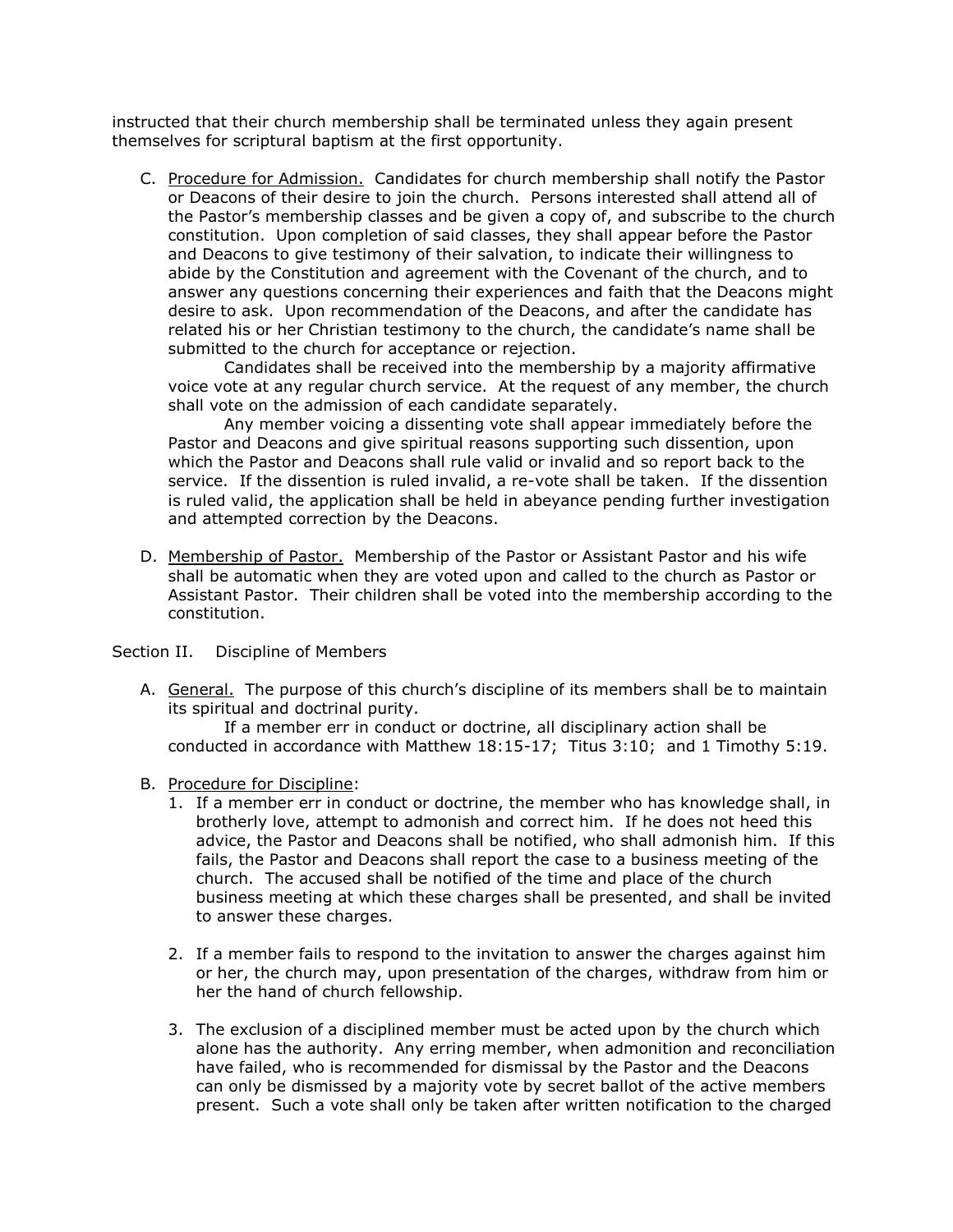member and at a business meeting of the church whose purpose and time have been announced at least one week prior to it.

- 4. If a member who has erred in conduct or doctrine shall voluntarily confess it to the church, and manifest repentance, no further proceedings, except in cases of public scandal, shall be entertained.
- 5. No member coming under disciplinary action of the church may be released from membership at his or her own request since such action would remove the member from the authority of the church.

## Section III. Termination of Membership

- A. By Letter. A member in good standing may, at his or her request, have a letter of recommendation sent to another Baptist church of like faith and practice, releasing him from the membership to unite with the other church.
- B. By Notice. Except as described in Section II, Part B, Item 5, any member shall be removed from the church rolls by written notice to the church clerk.
- C. By Discipline. If an erring member fails to respond to the invitation to answer charges (see Section II, Part B, Item 2 of this article), the church upon recommendation of the Pastor and Deacons, may withdraw from such member the hand of church fellowship by the procedures in Section II, Part B, Item 3.
- D. By Joining Another Church. Any member upon joining another church, of whatever faith, shall be removed from the church rolls.
- E. By Inactivity. When a member who has been placed on the inactive list and has been repeatedly encouraged to activity by the Pastor, Deacons, and other interested members, refuses to become active, the Pastor and Deacons shall review the matter and, if deemed appropriate, recommend removal from membership. At the annual business meeting the Pastor and Deacons shall recommend to the congregation that the member be removed from the membership roll. A majority vote of active members present shall be required to enact removal of membership.
- F. By Failure to Present One's Self for Baptism. (See footnote, Section I, Part B, Item 1, this article.)
- G. By Death. The name of any member called by death shall be removed from the church rolls.

Section IV. Classification of Members

- A. Active. Those members living within the geographical bounds of the church, showing their interest in the welfare of the church by regular attendance.
- B. Inactive Members. Any member who absents himself from the church for three months shall automatically become an inactive member. The member's name shall be kept on an inactive list, and if he or she contacts the church asking for a transfer of membership, it shall be granted stating the current membership status to the church. An inactive member cannot hold any elected or appointed leadership positions, or take part in, or vote at any church business meeting. The member can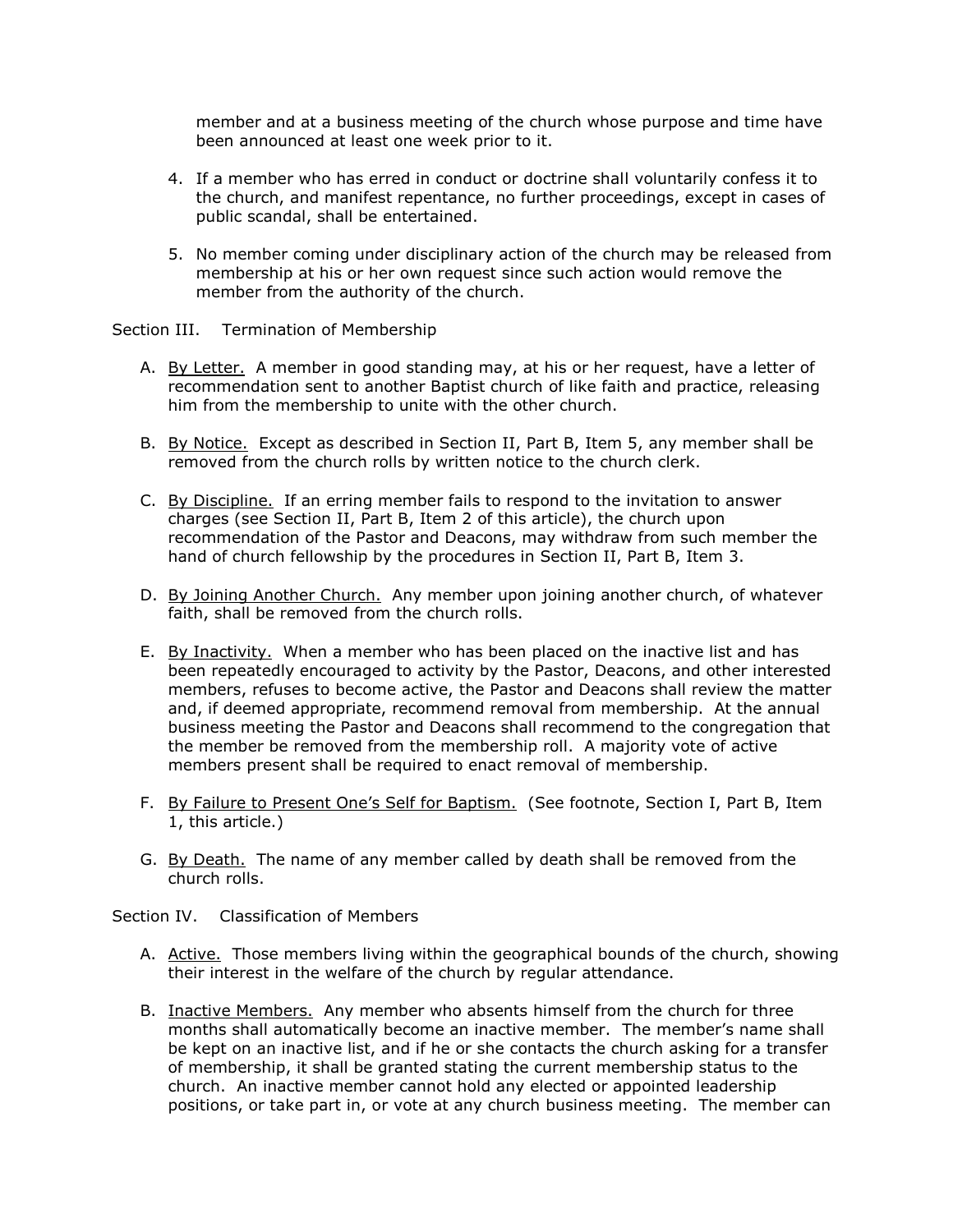be restored to active membership status by regular attendance and presentation of himself for restoration.

C. Watch-Care Membership. This status is available to non-permanent residents or students who wish to retain full membership in their "home" churches. The same Qualifications and Admission methods and procedure shall apply. They have the same privileges and responsibilities as active members, except they may not vote, speak in church business meetings, or hold the office of pastor or deacon.

## ARTICLE VI. CHURCH COVENANT

The members of Ambassador Baptist Church, giving testimony to our faith in the Lord Jesus Christ through baptism by immersion, covenant together under His headship. Our commitment exceeds that of mere attendance; our agreement is what melds us together into a local church, and distinguishes us from other gatherings of believers.

- We desire to be guided by the Holy Scriptures as our supreme authority for what we believe, what we treasure, and how we live (2 Timothy 3:16,17).
- We desire to "grow in grace and in the knowledge of our Lord and Savior Jesus Christ" (2 Peter 3:18).
- We desire to "walk by the Spirit of God," enabled by His power to manifest the fruit of His work in us (Galatians 5:16, 22-23).

The following specific goals will guide these desires:

#### 1. SEPARATION UNTO GOD

We purpose to "abstain from fleshly lusts, which war against the soul" (1 Peter 2:11), and "yield our members as instruments of righteousness unto God" (Romans 6:13), as we "set [our] affections on things above, not on things on the earth" (Colossians 3:2). As the redeemed unto God by the precious blood of Christ, it is our desire to live in a manner which displays that divine transformation (Romans 12:1,2).

#### 2. LOVE FOR ONE ANOTHER

We purpose to love one another "without hypocrisy" (Romans 12:9), in humility, esteem others better than ourselves (Philippians 2:3), help one another as we have opportunity, be quick to forgive one another (Colossians 3:13), and "pray for all saints" (Ephesians 6:18). We shall endeavor by all means to "keep the unity of the Spirit in the bond of peace" (Ephesians 4:3), refraining from "all bitterness and wrath and clamor and evil speaking" (Ephesians 4:31).

#### 3. COMMITMENT TO OUR MINISTRY

We purpose to regularly attend the services of this church, support its worship, ordinances, discipline and doctrine (Matthew 18:15-17), and to contribute generously and cheerfully of our time, our talents, and our treasure "as the Lord hath prospered" (1 Corinthians 16:2) to its financial and spiritual vitality.

#### 4. TEACHING OF SOUND DOCTRINE

We purpose to "earnestly contend for the faith which was once for all delivered unto the saints" (Jude 3), while "speaking the truth in love" (Ephesians 4:15). Our Statement of Faith delineates what we believe the Holy Scriptures to teach, and we shall strive to defend and propagate these truths, both vigorously and graciously.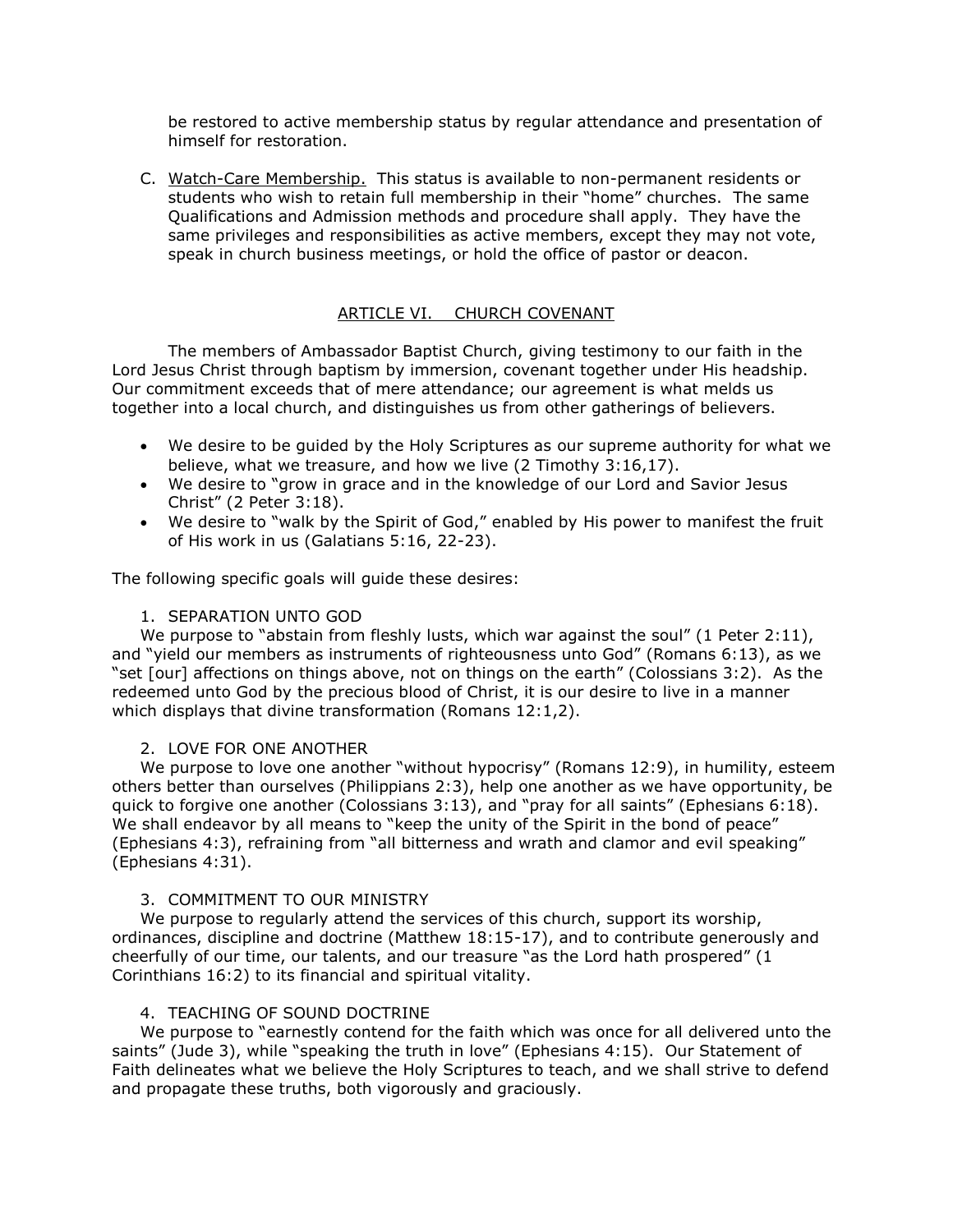#### 5. REACHING THE WORLD FOR CHRIST

We purpose to engage as ambassadors for Christ, witnessing to those who "believe not" (John 3:18) in both word and deed, seeking to win them to saving faith in Christ. We purpose to invest our resources to proclaim the Gospel to all: locally, regionally, and globally.

## ARTICLE VII. PASTOR

Section I. Scriptural Qualifications

A. His qualifications shall reflect the requirements as stated in 1 Timothy 3:1-6 and Titus 1:5-9 (cf. also Acts 20:17-35; 1 Timothy 6:10-12; 2 Timothy 4:1-5; 1 Peter 5:1-3).

No person shall be considered a candidate for the office of Pastor who has been divorced, regardless of circumstances.

Section II. Call of a Pastor

- A. When a vacancy occurs in the pastorate, the Board of Deacons shall elect a pulpit committee of five individuals, consisting of three Deacons and two members at large from the church. The Chairman of the Board of Deacons shall be the chairman of this committee, the duty of which shall be to seek a suitable Pastor. They shall interview each candidate and endeavor to hear him speak before recommending him as a candidate.
- B. Each candidate shall preach in one or more public services of the church.
- C. Each candidate shall be voted upon before considering another. No vote shall be taken on the same day of the candidate's appearance at church.
- D. The Pastor shall be called by a majority vote of the members present. Notice of the meeting shall be given by letter two weeks prior to the business meeting. The meeting shall also be announced from the pulpit. The vote shall be by written ballot.
- E. The Pulpit committee shall be responsible to notify the Pastor-elect, to report his acceptance to the congregation, and to make arrangements for his moving.
- F. Parsonage requirements for the Pastor's occupancy shall be the responsibility of the Board of Deacons.
- G. The Pulpit committee shall see that all candidates are reimbursed for reasonable expenses and shall present to the church a detailed report of all monies spent.
- H. The Pulpit committee shall immediately be dissolved upon call and acceptance of the Pastor.

Section III. Duties of the Pastor

A. Upon assuming his duties as Pastor, he shall become a member of this church and shall be the moderator of this church and ex-officio member of all boards and committees except the pulpit committee when considering a new pastor. The Pastor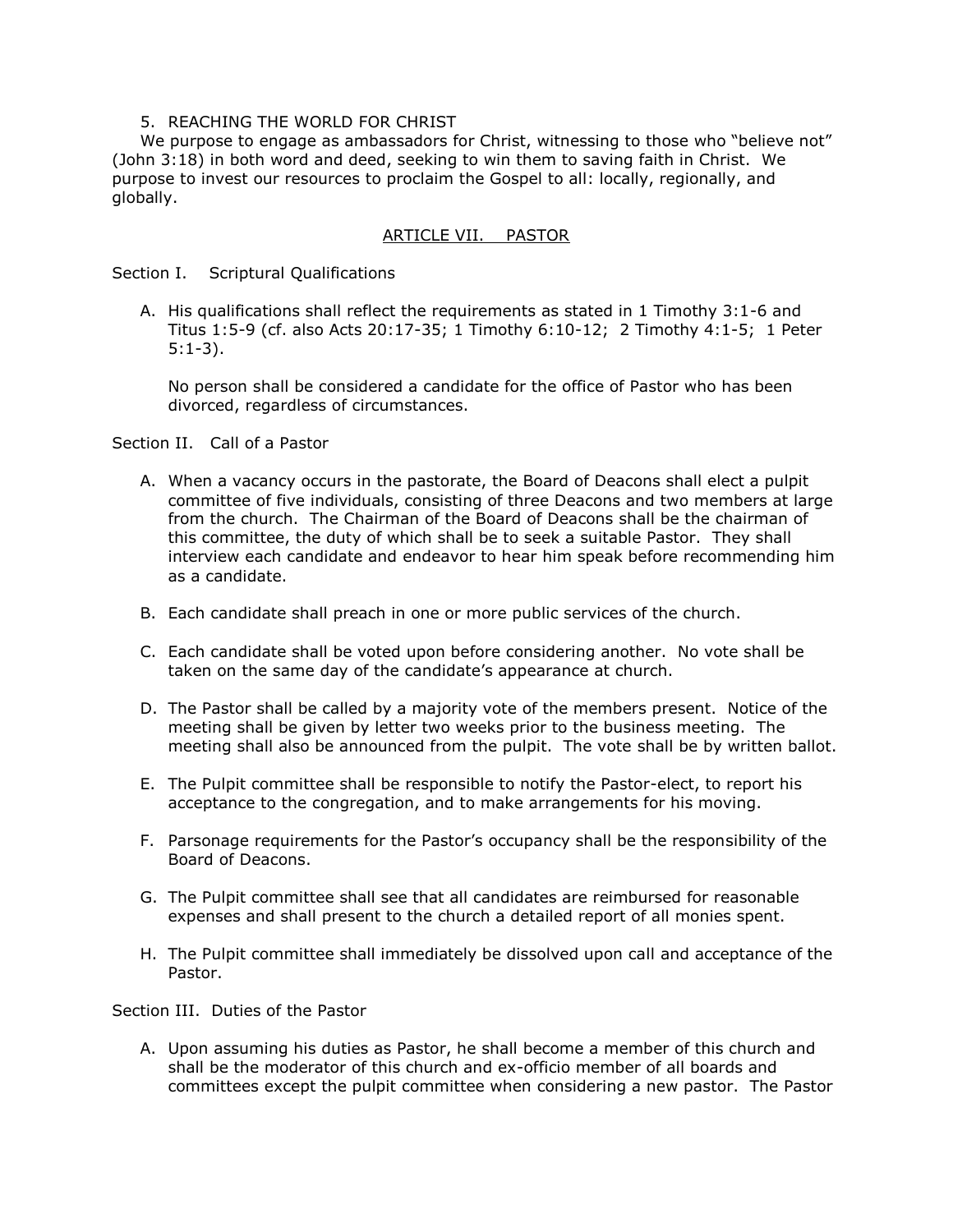has the right and privilege to vote on any board or committee, especially in the case of a tie vote.

- B. The Pastor shall have spiritual oversight of all the work of the church.
- C. It shall be the duty of the Pastor to devote himself and his time to the service of the church, preaching the Word of God and administering the ordinances. He shall watch over himself and his flock, visiting, as far as time permits, all the members of the church, especially the sick and shut-ins. He shall lead the church in the work of evangelism and shall make himself available for pastoral counseling when needed.
- D. It shall be the privilege of the Pastor to serve other pulpits, without a loss of salary for as many as two (2) weeks but not more than two (2) Sundays out of any calendar year. In his absence, he shall arrange for a pulpit supply.

#### Section IV. Pastoral Benefits

- A. Parsonage. The church shall supply a parsonage or housing allowance adequate for the Pastor and his family, incurring, in mutual agreement with the Pastor, expenses for repair, improvement, maintenance, and insurance of the property, if approved by the Board of Trustees. The parsonage shall be considered the Pastor's home without being subject to use for church activities, except by invitation.
- B. Salary. The Pastor shall receive a salary for meeting the financial needs of his family, a sum agreed to by mutual agreement between Pastor and church.
- C. Vacation. The Pastor shall be granted an annual vacation with full pay, the length of which shall be determined by the church.
- D. Benefits. Car expense, insurance policies, hospitalization, social security, retirement, and expenses in connection with spiritual and pastoral development shall be considered and reviewed each fiscal year by the trustees and brought to the church for final vote.

## Section V. Pastor's Term of Office

- A. He shall serve for an indefinite period of time with the reciprocal rights to terminate his services upon thirty days of notice.
- B. Accusations against the Pastor shall be submitted to the Deacons, and shall not be considered unless supported by the testimony of two or more witnesses (1 Timothy 5:19). If he err in doctrine or conduct, the Deacons shall, in brotherly love, attempt to correct him (Galatians 6:1). If this is not effective, the matter shall be referred to the church which alone has authority to act. At this time, the Pastor may be dismissed by majority vote of the active voting members present and voting after written notice has been mailed to all active members and after it has been announced at no less than two regular meetings and no less than one week prior to this meeting. The vote shall be by written ballot. The tellers are to be elected by the church body.
- C. If the Pastor is dismissed, he shall vacate the pulpit immediately, but shall receive thirty days pay. He shall vacate the parsonage within thirty days of his dismissal unless extended at the discretion of the church.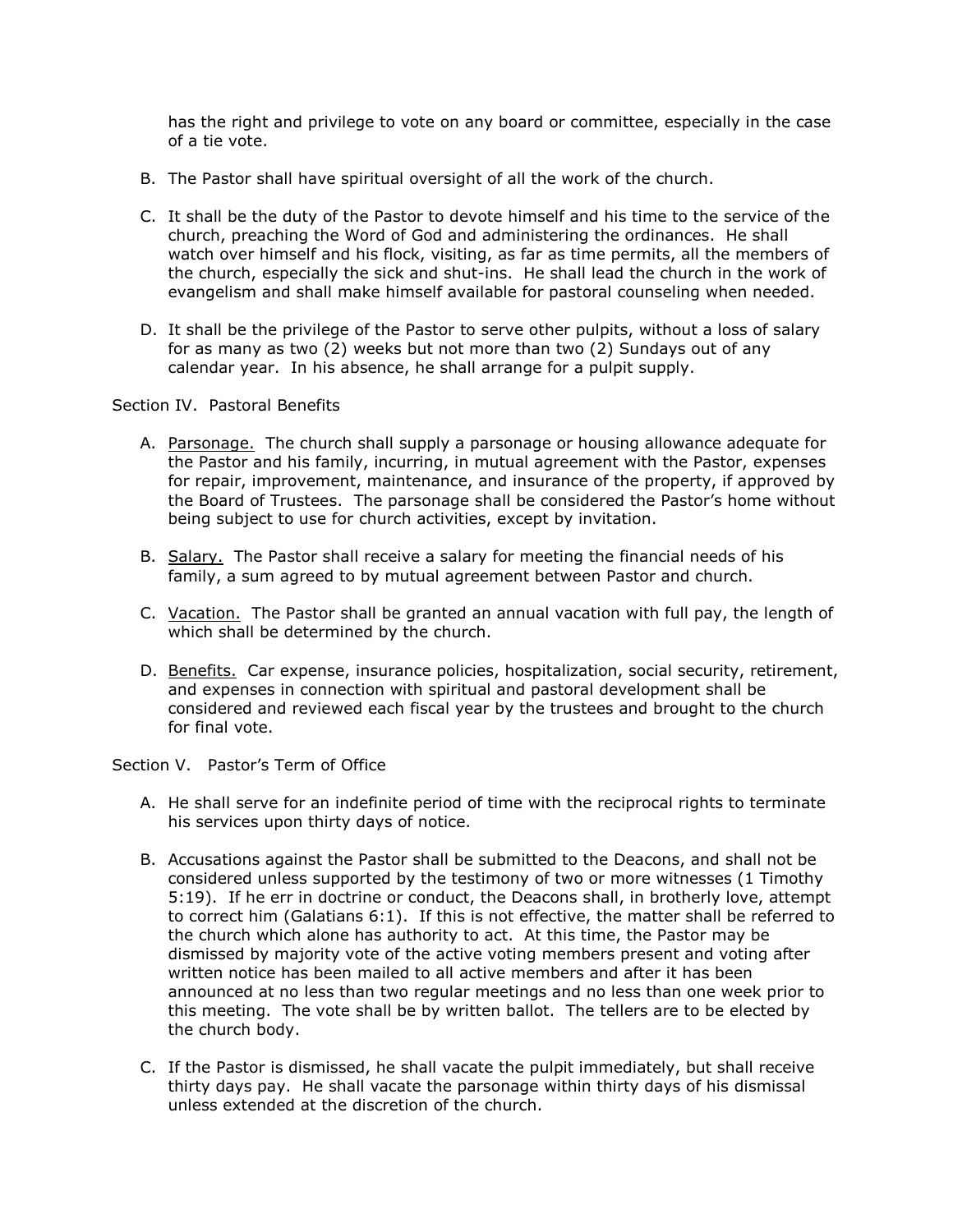# ARTICLE VIII. LICENSING AND ORDAINING

## Section I. Licensing

A. Any male member who, by his life and testimony before this church has given evidence of his piety, zeal, aptness to teach and call of God to the work of the ministry, may be licensed to preach the Gospel of Jesus Christ.

A majority of the active members present may vote to grant the license at any regular church meeting.

B. The license shall be terminated by similar action of the church for conduct adjudged unbecoming a licensed preacher of the Gospel, or upon request by the individual.

#### Section II. Ordaining

- A. Requirements for Ordination. This church recognizes the fact that only God can call a man to the ministry of the Gospel but believes that it is both scriptural and wise to have such a man commended to the ministry of the Gospel by a local church. The following are some of the normal qualifications to be met by those seeking ordination by this church.
	- 1. A personal knowledge of Christ as Savior.
	- 2. A high moral character with an evidence of spirituality in daily life.
	- 3. His academic preparation shall normally consist of three years of seminary work. This requirement may be waived if, in the judgment of the council and church, the candidate merits exception.
	- 4. A complete agreement with the Statement of Faith and covenant of this church, and a willingness to abide by its constitution.
	- 5. A written statement of belief and practice regarding the doctrines of the Bible to be presented to all members of the examining council.
	- 6. An oral examination before the examining council in which questions shall be asked relative to the candidate's Christian experience, his call to the ministry, his knowledge of the Bible, and his doctrinal position.
- B. Procedure for Ordination.
	- 1. If this church, by a majority vote of its active members present at any regular church service, decides that one of its members possesses the scriptural qualifications for ordination, the church shall elect an ordination committee for the single purpose of calling and assisting, but not participating with an examining council.
	- 2. After receiving the advice of the examining council, the church may vote to ordain the candidate. Upon favorable majority vote of the church members present and voting, the candidate may be ordained, inviting other churches to assist in the service also.
	- 3. Such ordination may be revoked by majority vote of the active church members present, for doctrinal defection and/or immorality.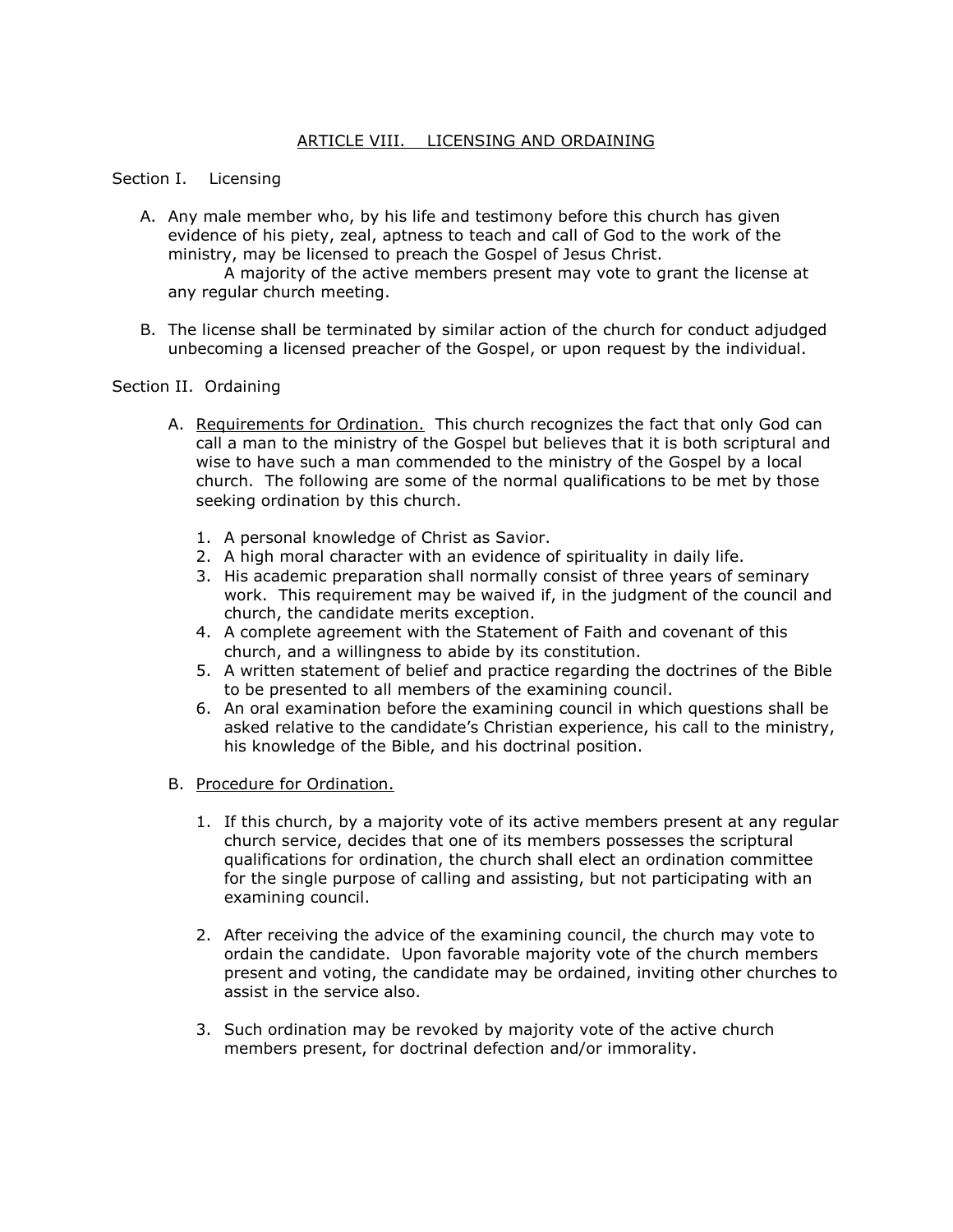## Article IX. CHURCH OFFICERS

#### Section I. Their Qualifications.

A. Their Character.

The character of the Pastor and Deacons shall reflect the qualifications as stated in 1 Timothy (3:2-13) and Titus (1:5-9). All officers of this church shall abide by the requirements as stated in the church covenant, and should seek to minimize participation in outside secular organizations.

B. Their Membership.

They shall be members of this church and shall subscribe wholeheartedly to its Statement of Faith and constitution.

C. Their Standards.

The Pastor sets the standards of punctuality, job description, and dress for the officers and workers of the church. He shall be guided by the Bible, the constitution of this church, and his own conscience. He shall have the best spiritual interest of all members and visitors as basis for his standard.

D. Their Limitation.

The pastors, ministers and staff of Ambassador Baptist Church shall only actively participate in weddings and solemnize Holy Matrimony between one man and one woman.

## Section II. The Nature of Officers.

## A. Elected Officers Nominated by the Nominating Committee.

- 1. Deacons
- 2. Deaconesses
- 3. Trustees
- 4. Treasurer
- 5. Church Clerk
- 6. Head Usher

## B. Appointed Individuals

- $1.$  Special committees as deemed necessary, which can be dissolved when it seems advisable.
- 2. Upfront personnel, musicians, teachers and ushers.

Section III. The Organization of the Church Officers.

- A. Deacons and Deaconesses. There shall be three (3) male members of the church serving as Deacons, if there are this many who possess the qualifications. Additional Deacons and Deaconesses shall be added as needed.
- B. Trustees. There shall be a minimum of three (3) male members of the church serving as Trustees. Additional Trustees may be added [as needed].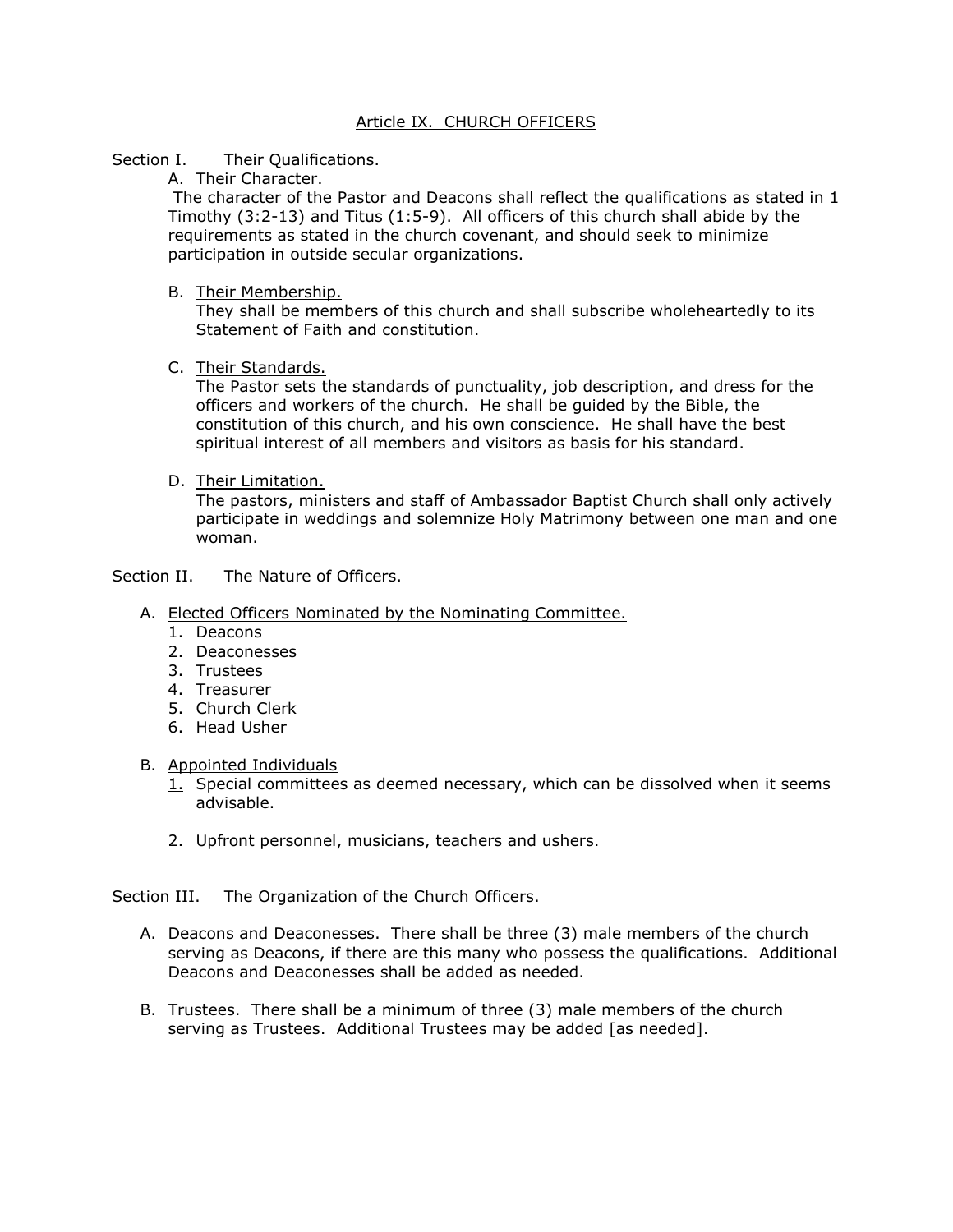#### Section IV. Duties of Officers.

#### A. Duties of Elected Officers.

- 1. Deacons.
	- a. The Deacons shall be ready to assist the Pastor in spiritual matters. They shall be responsible for obtaining pulpit supplies if the Pastor is not able to do so.
	- b. The Deacons shall elect a chairman from among themselves and shall be responsible for the leadership of church services in the Pastor's absence. They shall also elect an assistant chairman who shall act as secretary and preside in the absence of the chairman.
	- c. The Pastor and Deacons shall interview and examine each applicant for church membership.
	- d. The Deacons shall assist the Pastor in administering the ordinances, visitation, caring for the sick and needy and such other duties as the church may delegate to them.
	- e. The Pastor and Deacons shall be in charge of all disciplinary measures and shall carry out such in accordance with provisions of this constitution.
	- f. The Deacons shall be responsible for reviewing annually the church membership.
- 2. Deaconesses.
	- a. The deaconesses shall serve in conjunction with the Deacons in caring for spiritual interests of the membership and assisting with the ordinances.
	- b. The deaconesses shall arrange for and serve refreshments at all funerals of church members or others for whom such services are held at the church. These refreshments shall be waived if requested by the family.
- 3. Trustees.
	- a. The trustees shall direct the financial needs of the church, exercise proper supervision over church property, arrange for payment of church salaries and perform all other responsibilities pertaining to the temporal needs of the church. The trustees shall not make disposition of, or purchase any real property for the church except as directed by the church at a business meeting.
	- b. The trustees shall appoint a financial secretary to serve the church and Sunday School. All offerings shall be counted by a minimum of two (2) designated persons on the church premises or another designated location before the money is deposited.
	- c. The trustees shall elect a chairman from among themselves and an assistant chairman to preside in the absence of the chairman and to act as secretary.
	- d. The trustees shall annually appoint a budget committee to review the church budget and finances and present a proposed budget for the coming year. The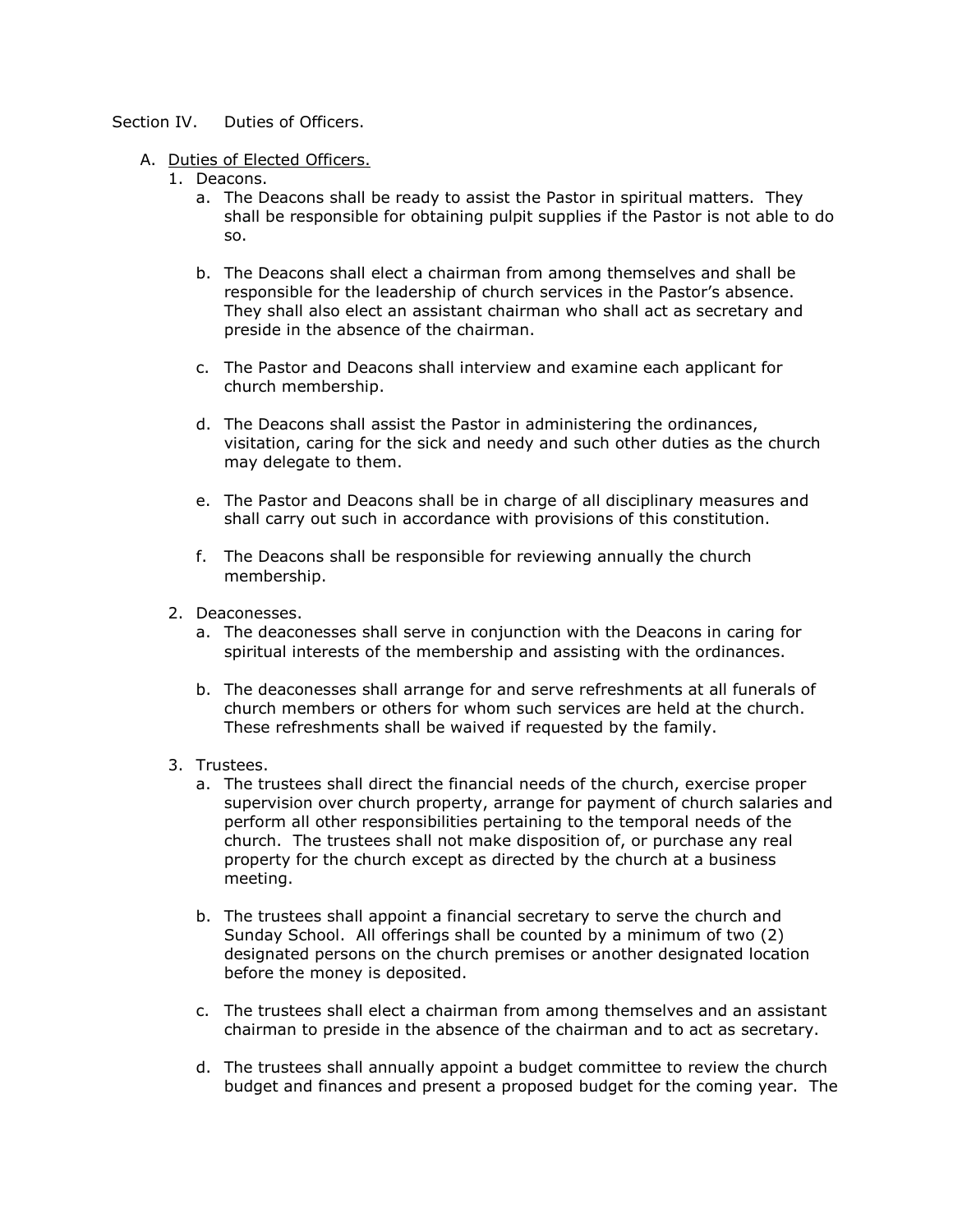proposed budget shall be presented to the trustees first, who shall in turn recommend it to the church for adoption at the annual meeting.

- 4. Church Treasurer.
	- a. The church treasurer shall maintain an accurate and auditable record of the finances of the church.
	- b. The church treasurer shall receive from the financial secretary a record of all funds of the church and make disbursements as authorized by the church or trustees.
	- c. The church treasurer shall present a written report of receipts and disbursements to the church each quarter.
	- d. The financial records shall be audited annually following the close of the fiscal year and an auditor's report presented to the church at the next scheduled business meeting. The trustees shall see that the auditor's report is presented.
- 5. Financial Secretary.
	- a. The financial secretary shall receive, record, and deposit all funds contributed to the church and Sunday School.
	- b. The church financial secretary shall distribute envelopes among the members of the church, and shall keep a complete and confidential record of all individual contributions.
	- c. The financial secretary shall provide a written statement of gifts to each contributor upon request.
- 6. Church Clerk.
	- a. The clerk shall keep full minutes of all transactions of the church at its business meetings and provide copies to the Pastor and Chairman of the Deacons.
	- b. The clerk shall keep an accurate record of the membership of the church.
	- c. The clerk shall keep a record of the names of all who are baptized with the date of baptism.
	- d. The clerk shall keep a record of the admission, removal, dismissal and death of the members, showing the date of event and note the same briefly on the register.
	- e. The clerk shall present annually a written report of the state of the church, giving an account of the members received, removed, dismissed and deceased.
	- f. The clerk shall be responsible for writing letters of transfer or dismissal upon recommendation of the church.
	- g. The clerk shall conduct the correspondence of the church when so instructed.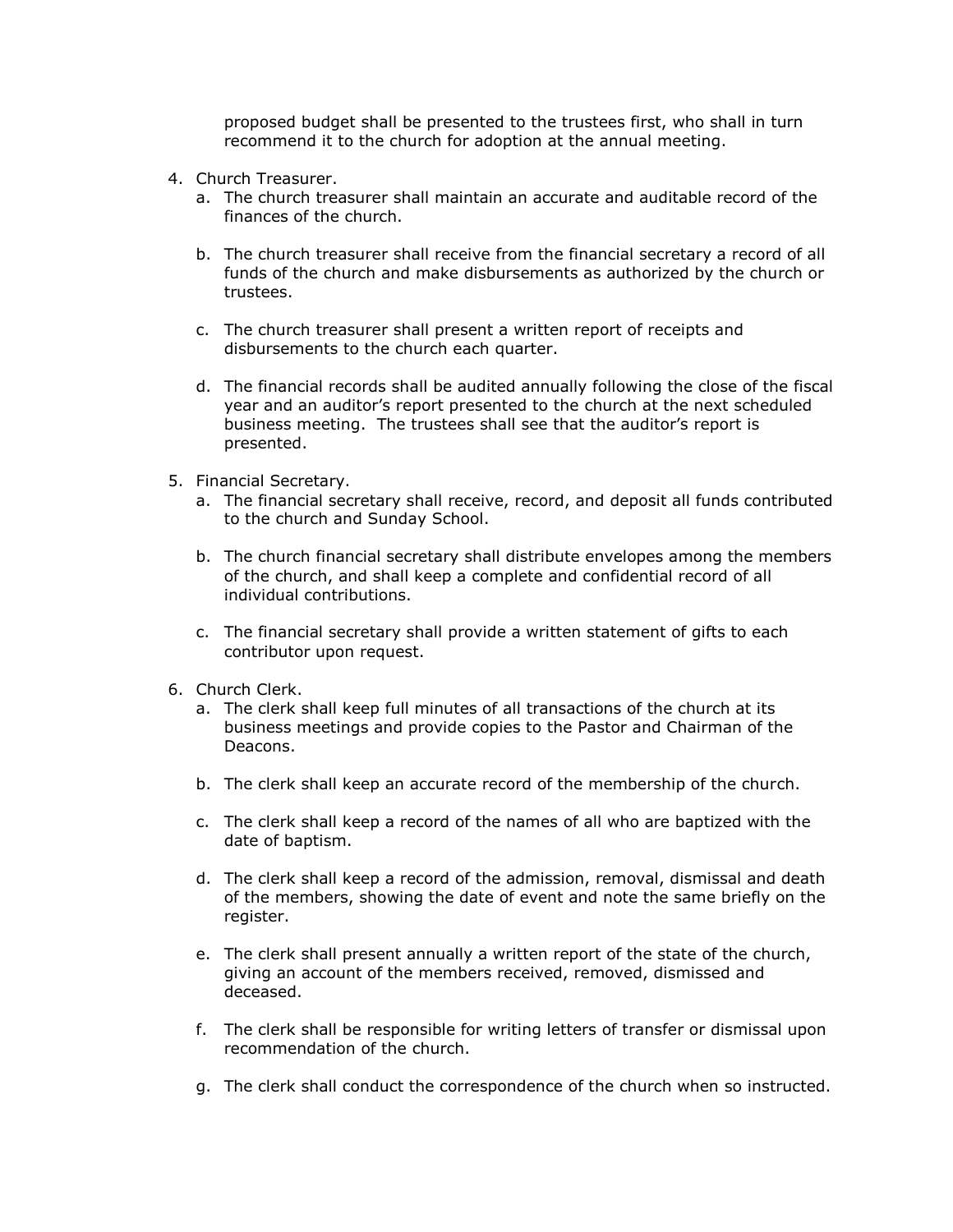- 7. Head Usher.
	- a. The head usher and his assistants shall promote order, comfort, reverence, and unity in the public services of the church.
	- b. He shall constrain latecomers from disturbing the services, collect the offerings, seat the worshippers, keep an accurate record of attendance at all services and help maintain the dignity of the house of worship.
	- c. He shall appoint a substitute in his absence and designate ushers for each service.
- C. Duties of Appointed Individuals.
	- a. All appointed officers and committees shall execute the functions normally expected of them under the supervision of the Pastor.
	- b. The Pastor shall define for the appointed officers and committees their responsibilities.
	- c. [The Pastor(s), staff, and all employees of Ambassador Baptist Church represent its ministry and mission by virtue of their employment.]

# Article X. ELECTIONS

- Section I. Elected Officers and Their Tenure
	- A. All offices of elective status shall be filled at the annual election of the church. This election shall be held the first Wednesday in December each year.
	- B. Tenure of office shall be one year, except for deacons, deaconesses, and trustees, who shall be elected for a period of three years, and whose terms shall expire in such a way that one-third of the offices shall be eligible for election or re-election each year. They shall hold office until a successor is elected and installed. They may immediately succeed themselves.
	- C. Assumption of office date and beginning of the fiscal year shall be January 1, each year.

## Section II. Nominating Committee

- A. Membership. The nominating committee shall consist of the Pastor (as chairman), deacons, and two adult church members, elected prior to the nominations each year.
- B. Responsibility.

1. The nominating committee shall work with the Pastor and church clerk to prepare a list of nominees for each church office that will be vacated at the end of the church year.

2. They shall select from the church membership candidates they believe are best qualified for each elective office. These candidates shall be interviewed as to their agreement and ability to accept the office, should they be elected.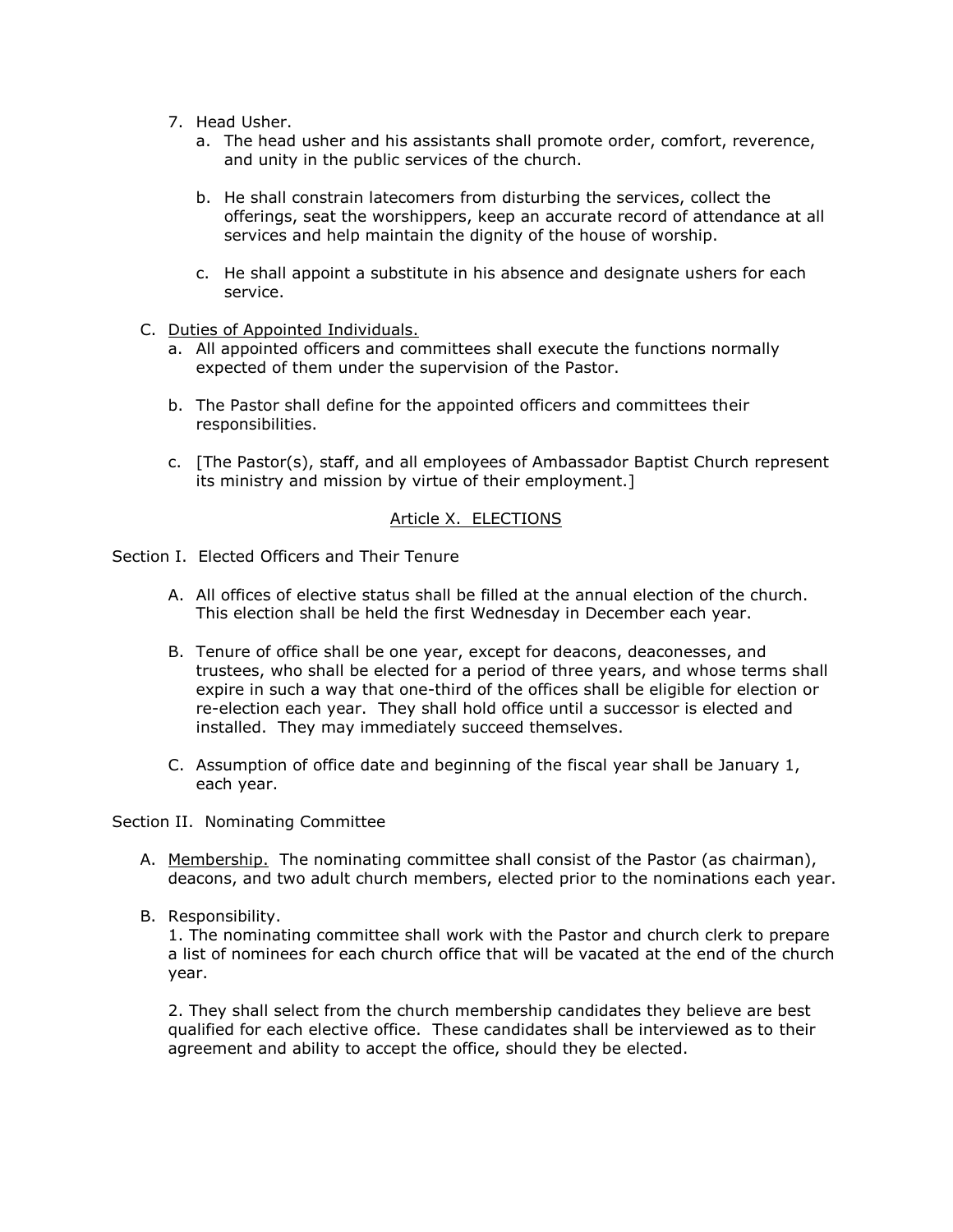- 3. The nominating committee shall prepare a proposed election ballot and post this in a conspicuous place in the church and publish an insert for the church bulletin at least three weeks before the election.
- 4. Any member wishing to make additional nominations shall do so in writing to the chairman of the nominating committee at least two (2) weeks prior to the election. No further nominations will be allowed.
- 5. The nominating committee shall notify and interview each additional nominee as to their agreement and ability to accept the office, should they be elected.
- 6. The names of additional nominees, if any, shall be added to the new finalized ballot, which shall be posted in a conspicuous place in the church and printed in the church bulletin at least one week before the election.
- 7. Candidates for office shall conform to Article IX, Section I.

#### Section III. Vacancies

Upon the vacancies of office, the Pastor, with the Deacons, shall appoint a qualified member to serve the balance of the fiscal year, at which time the church will elect a qualified member to fill the vacant office. The appointment to fill an unexpired term of less than one year shall not be counted as part of a three-year term.

Section IV. Requirement for Election.

Candidates receiving a majority of votes from the active members present and voting shall be declared elected.

Section V. Vote by Ballot.

Elections shall be by written ballot. The chairman of the meeting shall appoint tellers who shall collect, count the ballots and report to the meeting the results of the election.

## Section VI. Right to Vote.

The government of this church shall be vested in its membership. Voting privileges shall be extended to active members in good and regular standing, [present at any given business meeting]**,** eighteen (18) years of age and older, with each member having one vote.

## Article XI. BUSINESS MEETINGS OF THE CHURCH

- A. The annual business meeting shall be held soon after the ending of the fiscal year, which runs January1 through December 31. All special committees shall present their reports. The church treasurer shall also present a full statement of the church's financial position.
- B. Three (3) quarterly business meetings shall be held.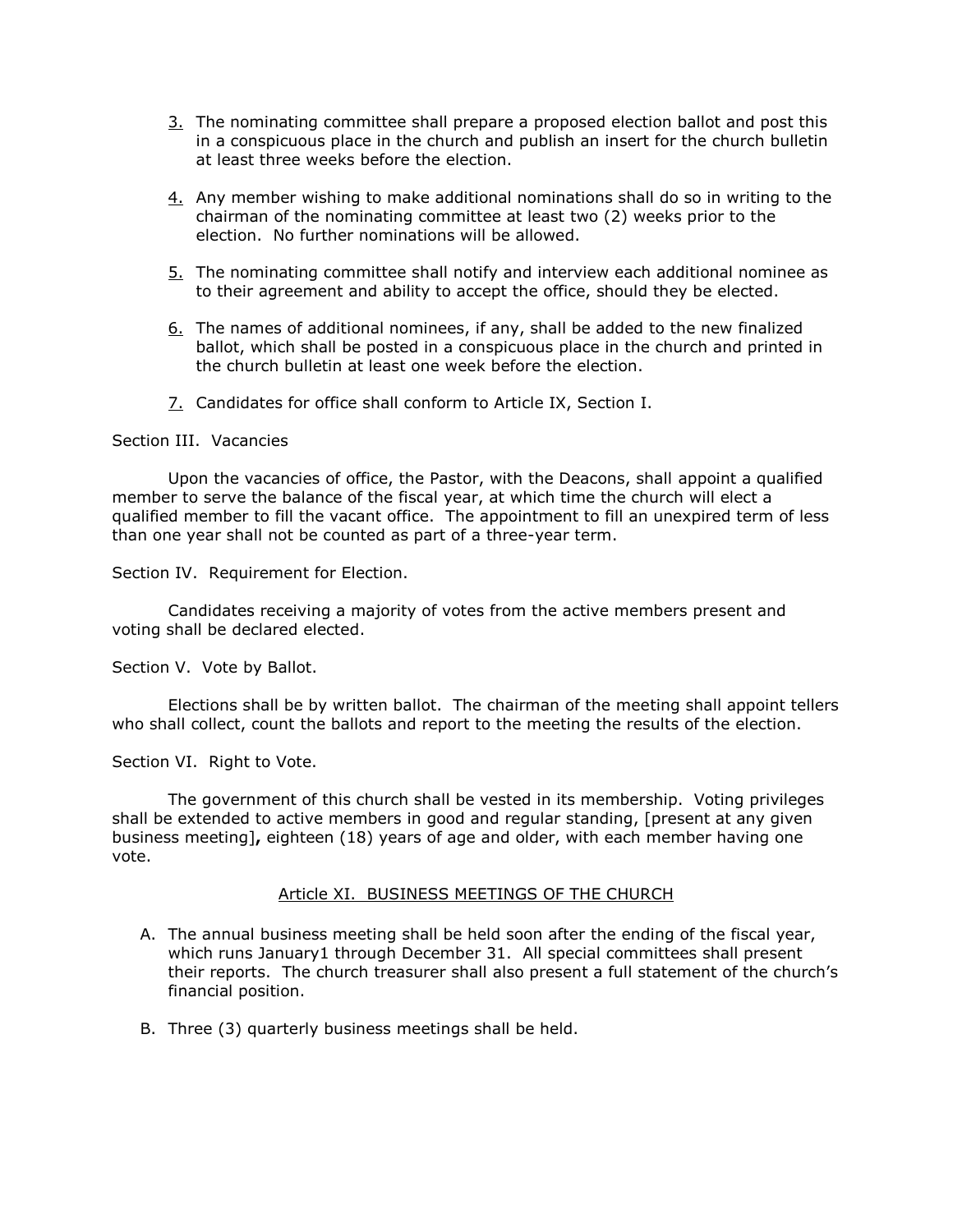- C. All special business meetings, with the exception of those specified in D. 1. (below) shall be announced seven (7) days in advance.
- D. Other Business Meetings.
	- 1. Deacons, trustees, and subsidiary organizations shall hold business meetings as needed to carry out their responsibilities.
	- 2. Any business meeting may be called by the Pastor when he deems necessary.
	- 3. Necessary church business may be conducted at any regular church service as required.
- E. Rules of Order.

The most recent edition of Roberts's Rules of Order shall govern the parliamentary procedure.

Section III. Quorum

Twenty-five percent (25%) of the active voting members of the church, including two officers, shall constitute quorum.

#### Article XII. SUBSIDIARY CHURCH ORGANIZATIONS

It is recognized that this church may have within it various subsidiary organizations such as the Sunday School, men's and women's fellowships, youth groups, choirs, and other organizations.

Section I. Relation of These Groups to the Church.

- A. All such groups shall be considered arms of the church and shall exist for the purpose of extending the ministry and outreach of the church.
- B. All such groups shall be governed by the constitution of the church, and any procedures shall in no wise conflict with that of the church.
- C. All such groups shall be under the supervision of the Pastor and shall be responsible to the church as a whole.
- D. All officers of church organizations shall be members in good and regular standing in this church. Any person ceasing to be a member in good standing shall automatically forfeit any office he holds in any church organization and shall return within one week any monies, book, minutes, or other property of the organization.

Section II. Finances of Subsidiary Organizations

- A. No organization shall have a separate bank account. All monies received in such organizations shall be turned over to the financial secretary and church treasurer and properly recorded.
- B. No organization shall financially support missionary projects separately from the church.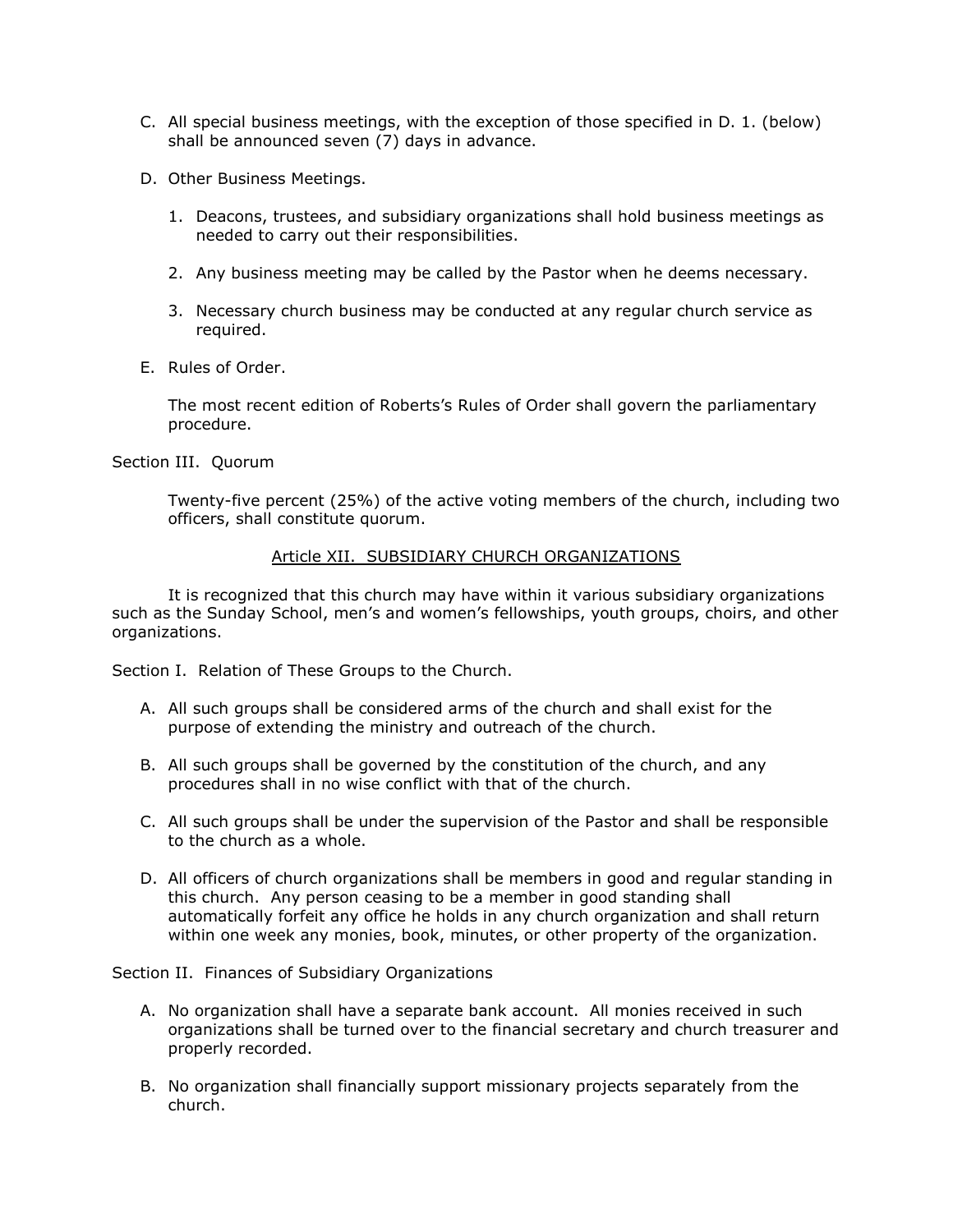#### Article XIII. CHURCH BUILDINGS AND FACILITIES

Section I. Use of Buildings.

The church buildings and facilities shall be used only for such meetings and activities as shall promote the Gospel and honor of our Lord and Savior, Jesus Christ.

Section II. Authority for Use of Building.

The Pastor and the Deacons shall exercise the authority to permit the use of the buildings and shall refuse the use of the buildings for any meeting or activity contrary to church policy and belief.

Section III. Weddings and Funerals.

The church buildings may be used by members for weddings and funerals. Others desiring the use of church and buildings for weddings and funerals must have the consent of the Pastor and the Deacons.

Section IV. Profit Making

The building and facilities of this church shall not be used for profit making.

Section V. Property Rights.

Persons dismissed or who have withdrawn from the membership of the church have no right to make claim upon any of the church property and any such property in their possession shall be returned immediately.

## Article XIV. FINANCIAL POLICY

This church shall be supported by voluntary giving of tithes and offerings by God's people. We believe that every Christian should seek to give systematically, regularly, proportionately, sacrificially, and cheerfully of his substance to the Lord's work through the local church (1 Corinthians 16:1-2; 2 Corinthians 8-9). No means such as raffles, suppers, rummage sales and other similar methods shall be used by the church to raise money for its support.

## Articles XV. MEMORIALS

A. The Church may accept any designated contribution, bequest or device consistent with its general tax-exempt purposes, as set forth in its Articles of Incorporation and this Constitution. As so limited, donor-designated contributions will be accepted for special funds, purposes or uses and such designations generally will be honored. However, the church shall reserve all right, title, and interest in and to and control of such contributions, as well as full discretion in the ultimate expenditure or distributions thereof in connection with any special fund, purpose, or use.

Further, the church shall retain complete control over all donated funds (including designated contributions) and shall exercise unlimited discretion as to their use so as to ensure that such funds will be used to carry out its tax-exempt purposes.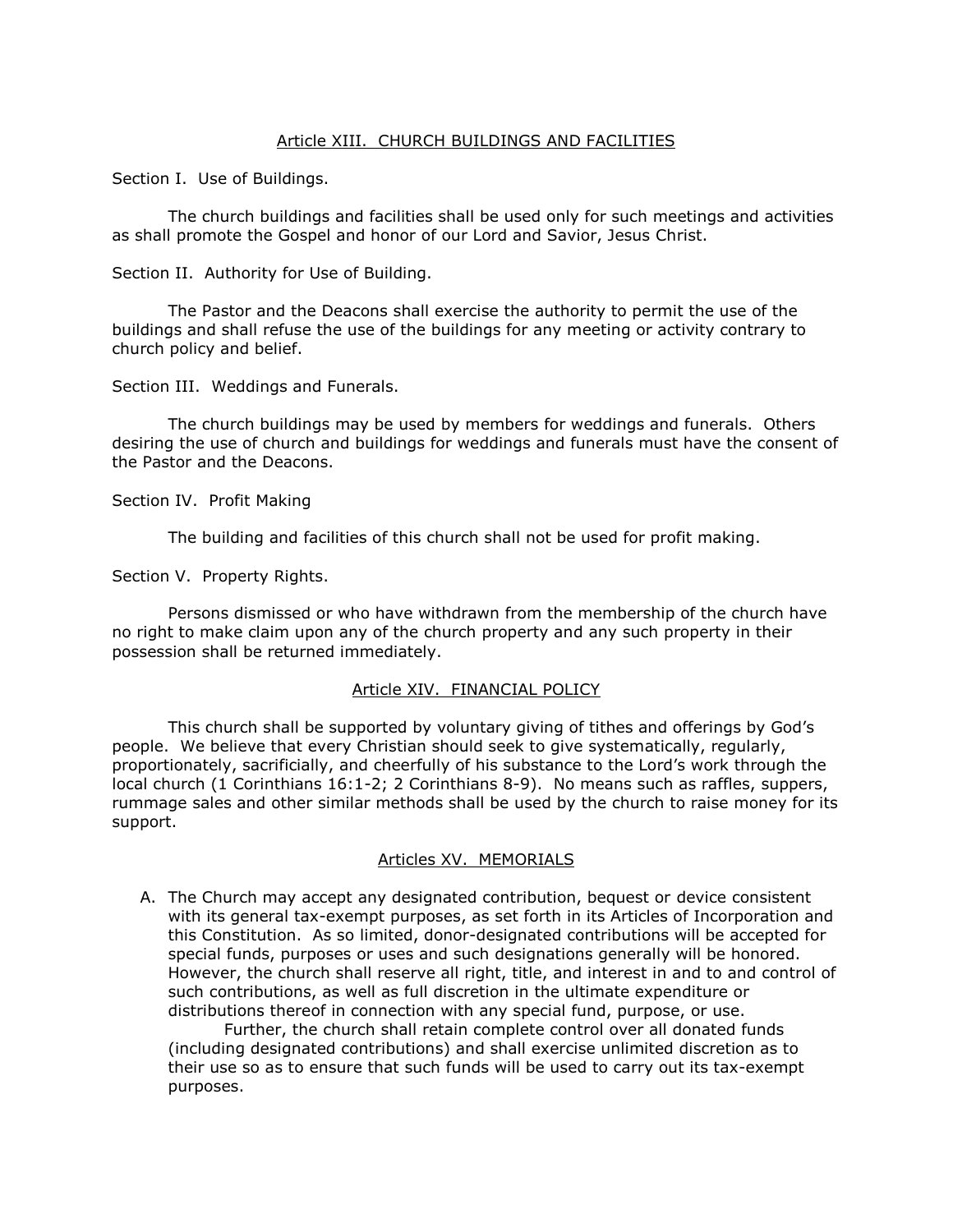B. The Pastor and Deacons shall supervise the details regarding donated funds, and shall appoint a committee consisting of one deacon and one trustee together with the donor or donors and this committee shall consult together regarding details. All memorials involving real or personal property shall be acceptable to the Pastor and trustees before being received.

# Article XVI. MISSIONS

This church shall support missionary causes and educational institutions consistent with its own belief and practices. A representative from each educational institution and all missionaries supported by this church shall indicate full agreement with the doctrinal position of this church by signing its statement of faith without mental reservations. Designated gifts will be honored if in harmony with the doctrines and practices of this church.

# Article XVII. CONVENING OF A COUNCIL

In cases of difficulty, for the decisions of which the church desires the advice and wisdom of disinterested brethren, letters may be sent to neighboring Baptist churches of like faith and practice by the church clerk at the request of the Pastor and Deacons, asking them to appoint messengers to meet with messengers from this church on a specified day. To this council, when organized, the case shall be referred and their advice shall be laid before the church by the Pastor and Deacons at the following business meeting for further action.

## Article XVIII. DISSOLUTION OF THE CHURCH

- A. Prior to the dissolution of this church all of its debts shall be fully satisfied.
- B. Prior to dissolution, by corporate vote of a majority of its eligible membership, all assets and/or holdings shall be irrevocably designated to such other non-profit religious corporations as are in agreement with the letter and spirit of its constitution and in conformity with:
	- 1. Requirements of the United States Internal Revenue Code of 1954 (Section 501c-3).
	- 2. Provisions of Chapter 317 Minnesota Statues.
- C. None of its assets or holdings shall be divided among or accrue to the personal benefit of members or other individuals.

## Article XIX. AMENDMENTS

- A. Suggested amendments or topics concerning possible amendments shall be moved and seconded by majority vote of eligible members and given to the Pastor and Deacons for prayerful consideration. Such a motion may be made during any business meeting of the church.
- B. After consideration, within a reasonable time period, and with advance notice, posted in the church and printed in the church bulletin calling a business meeting, the Pastor and Deacons shall report to the membership their opinions and recommendation. Upon a motion moved, seconded, and approved by a majority of eligible members, the proposed amendment shall be posted in a conspicuous place in the church for